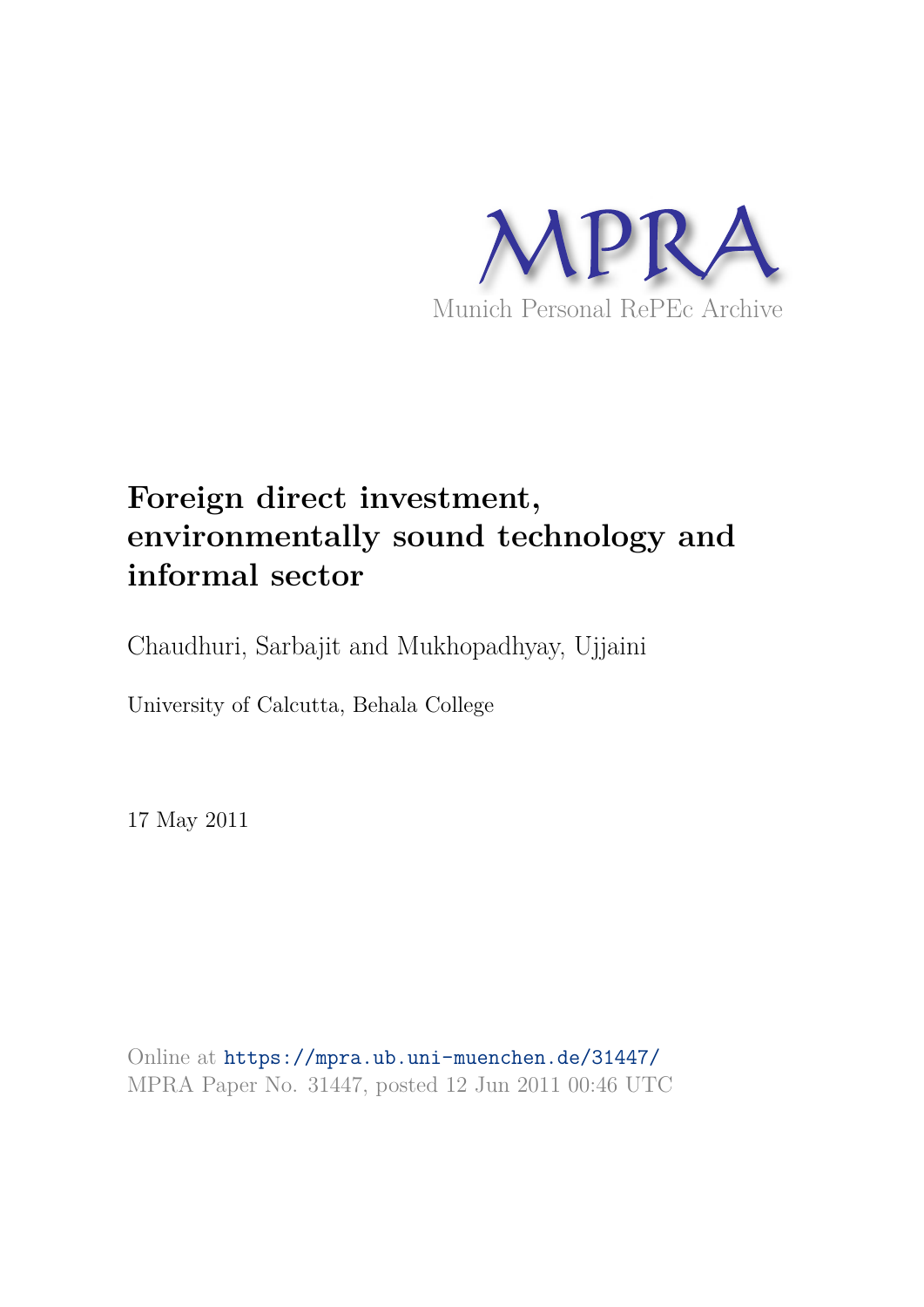# **Foreign Direct Investment, Environmentally Sound Technology and Informal Sector**

**Sarbajit Chaudhuri, Professor, Dept. of Economics, University of Calcutta and** 

**Ujjaini Mukhopadhyay, Dept. of Economics, Behala College, Kolkata, India** 

**Address for communication:** Dr. Sarbajit Chaudhuri, 23 Dr. P.N. Guha Road, Belgharia, Kolkata 700083, India. Tel: 91-33-2541-0455 (R), 91-33-2557-5082 (C.U.). Fax: 91-33-2844-1490 (P). E-mail: sarbajitch@yahoo.com

**(This version: May 17, 2011)** 

**Abstract:** The paper examines the linkages between foreign direct investment, informal sector and transfer of environmentally sound technology (EST) in a developing economy in terms of a three-sector, full-employment general equilibrium model with an informal sector that produces a non-traded input for the formal final good producing sector. The same input is produced by another division of the formal sector, which generates less pollution than the informal sector since the former uses a different type of capital that embodies EST. The formal sector has to pay a penalty in the form of a production tax for using the output of the excessively polluting informal sector. In this scenario, the analysis finds that foreign capital inflow in the formal sector may accentuate pollution, even if it involves transfer of EST. Secondly, there might exist a positive relationship between pollution and national income in the economy both in the presence and absence of transfer of EST. These results can at least question the desirability of transfer of EST and also give theoretical explanations behind the existence of a positively sloped segment in the Environmental Kuznets Curve.

**Keywords: Pollution, foreign capital, environmentally sound technology, informal sector, formal sector, Environmental Kuznets Curve, general equilibrium.** 

**JEL Classification: F18, O17, O33, Q56.**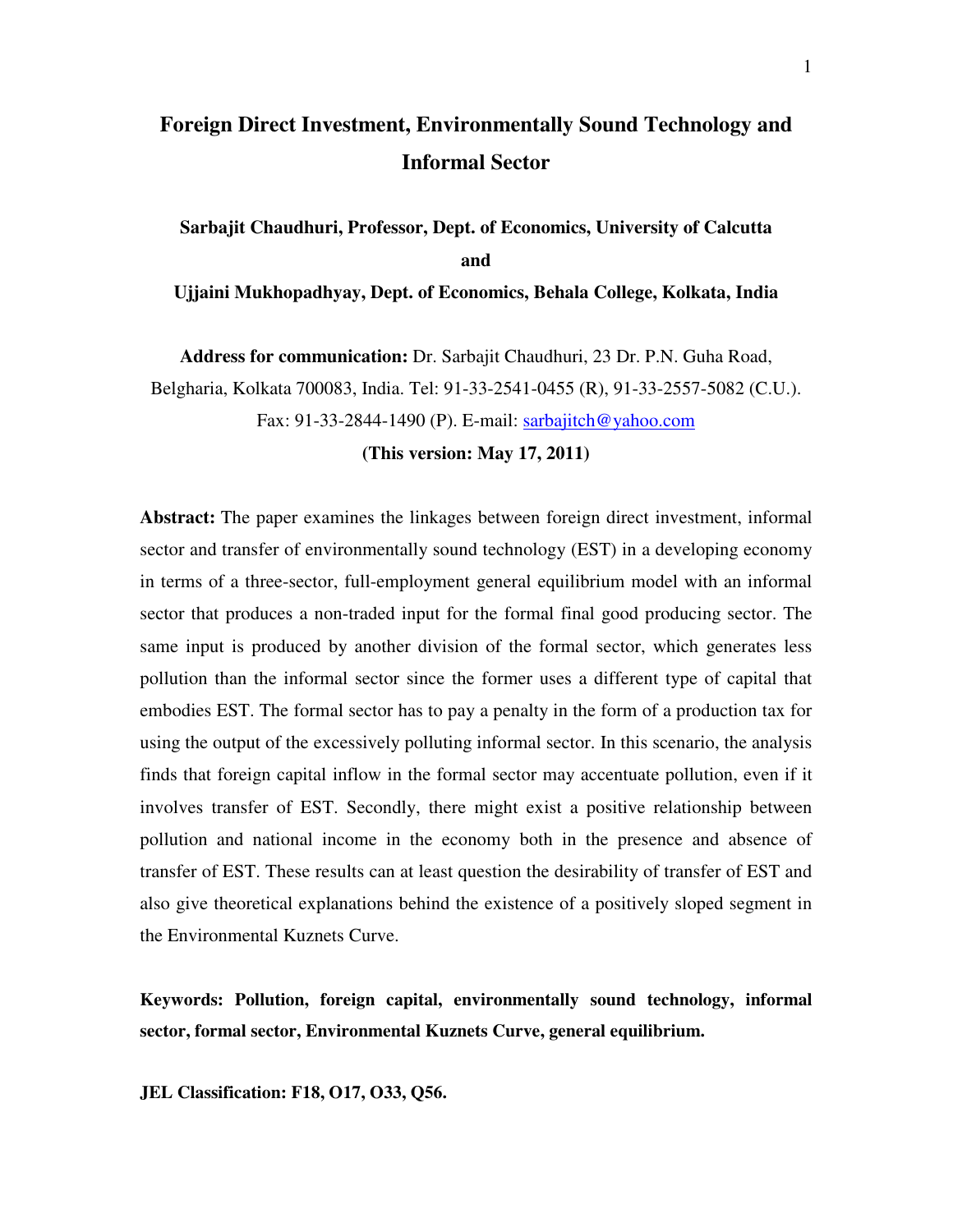# **Foreign Direct Investment, Environmentally Sound Technology and Informal Sector**

#### **1. Introduction**

The most exigent task ahead of all the economies perhaps is to strive for environmentally sustainable economic growth. The desperate pursuit for economic well-being, particularly in the last few decades after liberalization, has triggered colossal environmental deterioration. The trade and environment economists consider liberalization as a vector for perpetuating environmental damage. Their disapproval stems from the apprehensions that any gains from trade liberalization may be substantially outweighed by the damage it tends to inflict on the environment through pollution and loss of natural resources.

The role of foreign direct investment (FDI) in environmentally sustainable growth in the developing countries has drawn serious cognizance. It is asserted by the pessimists that the environmental quality of the developing countries is jeopardized due to their low environmental standards, fostering migration of 'dirty' industries to these countries (the industrial flight hypothesis). In addition, the developing countries may deliberately undervalue the environment in order to attract the multinational firms (the 'pollution haven' hypothesis) ending up in unwarranted environmental pollution in these countries. While there exist some empirical evidences that support the pollution haven hypothesis (Cagatay and Mihci, 2006; He, 2006; Merican et al., 2007), several studies have rejected the phenomenon (Dietzenbacher and Mukhopadhyay, 2007; Eskeland and Harrison, 2003; Rock, 2002). It is argued that factors like capital abundance, technology differences, and infrastructure are more important than environmental policy in determining trade and FDI patterns**<sup>1</sup>** .

The optimists, on the other hand, highlight the environmental benefits that FDI tends to generate. Apart from promoting higher incomes, possibly leading to higher levels of

**<sup>1</sup>** For detailed discussion, see de Almeida et al (2008).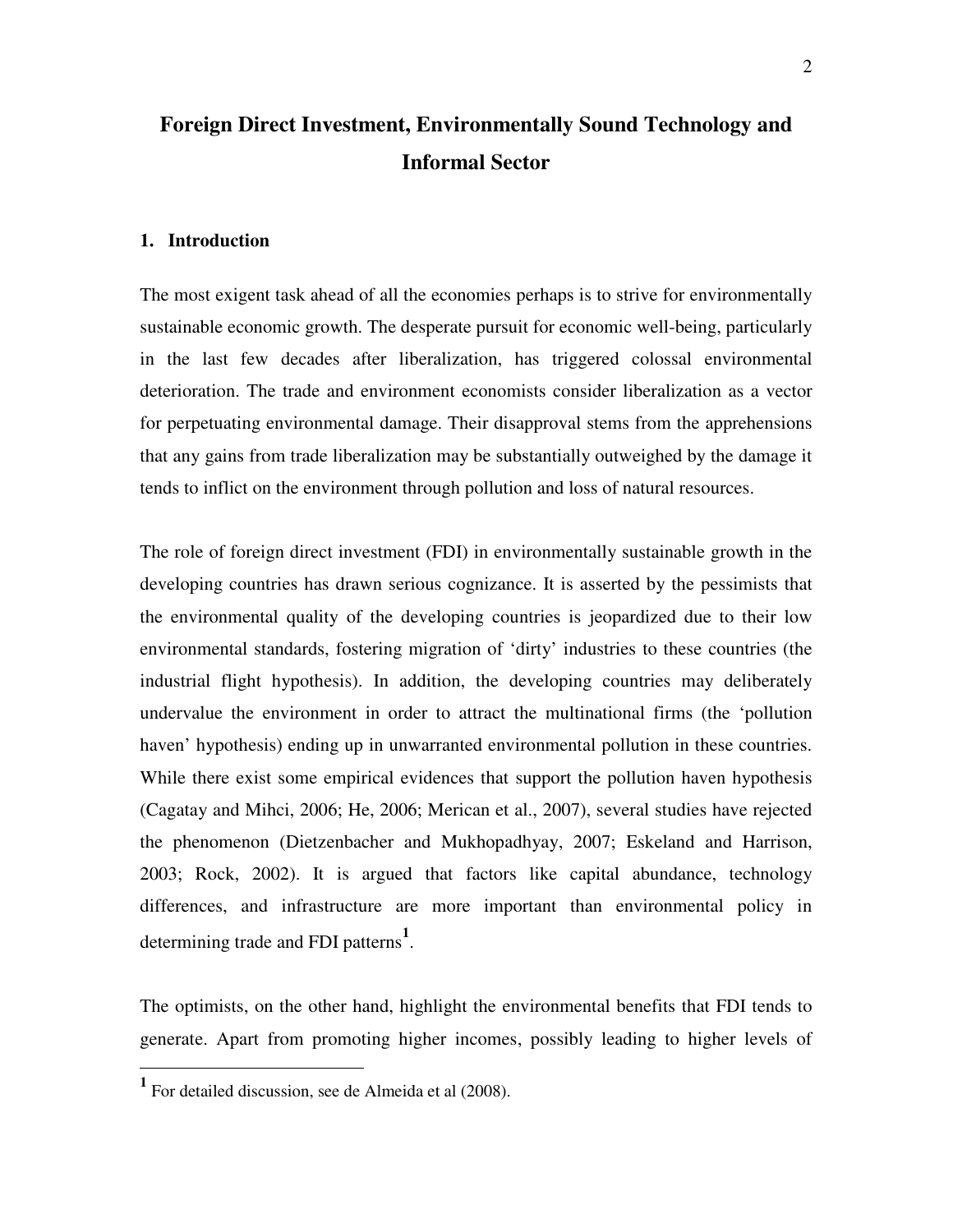investment in pollution prevention and control facilities, it constitutes an important catalyst for the transfer of environmentally sound technologies (EST) to those countries. Environmentally sound technologies are those that "protect the environment, are less polluting, use all resources in a more sustainable manner, recycle more of their wastes and products, and handle residual wastes in a more acceptable manner than the technologies for which they were substitutes" (Agenda 21 of the Rio Declaration).

The possibilities of EST transfer associated with FDI have important role in stimulating the developing countries to attract FDI, despite the general contention among the trade and development theorists that the welfare effects of foreign capital inflow in the presence of tariff protection are, in general, discouraging for them.**<sup>2</sup>** However, successful transfer of EST depends on both regulatory instruments and market-based mechanisms. Strong environmental regulation and enforcement are the main incentives for firms to acquire and transfer new technologies, so that to make foreign investment conducive to the influx of EST, it is imperative to progressively develop and implement strong environmental regulation, nonetheless, allowing for flexibility in the enforcement of environmental standards and having positive disposition towards a plant's experimentation with alternative cost-effective solutions (Luken et al, 2008).

Moreover, various direct incentives such as the elimination or reduction of taxes on income or sales from investment, the deferment of taxes, tax holidays, and taxation graded according to the level of environmental improvement achieved, may be instrumental (Juma, 1994; Less and McMillan, 2005) in creating a favourable investment environment for EST transfer. Therefore, it is environmentally viable for countries to pull

<sup>&</sup>lt;sup>2</sup> Brecher and Alejandro (1977) have analyzed the immiserizing effects of foreign capital inflow in a two- commodity, two-factor full-employment framework and showed that inflow of foreign capital, with full repatriation of its earnings, leads to a reduction in welfare if the importcompeting sector is capital-intensive and is protected by a tariff. Khan (1982) has examined the Brecher-Alejandro (1977) proposition in a two-sector Harris-Todaro (1970) framework and reached the same conclusion as that of Brecher and Alejandro (1977). This proposition has been subsequently re-examined on the basis of two-sector and three-sector models in different directions (Grinols (1991), Chandra and Khan (1993), Gupta (1997), Beladi and Marjit (1992), Chaudhuri (2001).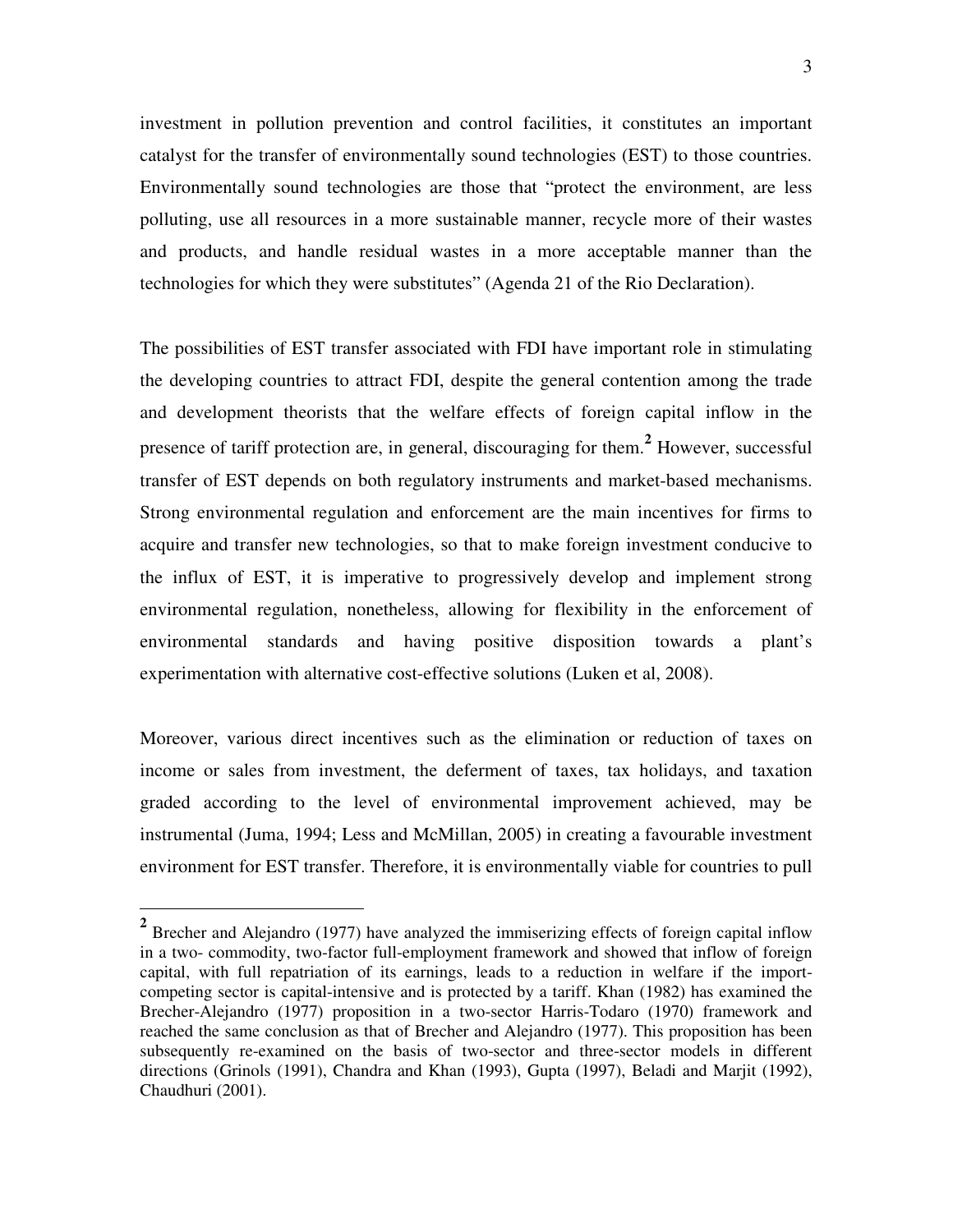FDI only if the costs that they have to bear in the form of incentives are outweighed by the environmental benefits from transfer of EST. However, empirical evidence on the role of FDI in transfer of cleaner technology is rather inadequate and inconclusive. Even if the MNCs from developed countries have important roles in terms of cleaner technologies, this does not hold for MNCs from developing countries (Zarsky, 1999).**<sup>3</sup>**

The environmental impact of FDI on host countries appears even more debatable in the developing countries due to the persistence of urban informal sector.**<sup>4</sup>** The presence of a large number of pollution sources in the form of informal sector units that lack knowledge, funds, technology and skills to treat their effluent, is likely to frustrate environmental instruments and policies.

Empirical evidences indicate that the urban informal sector units mostly produce intermediate inputs for the formal manufacturing sector on a subcontracting basis.<sup>5</sup> In a number of cases, the large industries give subcontract to production units that produce a component of the formal sector output, mostly involving environmentally "dirty" tasks and processes, on an informal basis**<sup>6</sup>** . Perrings, Bhargava and Gupta (1995) argue that

-

**<sup>3</sup>** See also Dominguez (1998); Jenkins (1999); Jha and Teixeira (1994); López and Chidiak (1996) and Levy (1995) in this context.

<sup>&</sup>lt;sup>4</sup> The informal sector implies that segment of the labour market where free entry exists (due to high labour turnover) and wages are significantly lower than in the formal sector. It consists of small scale unregistered units, engaged in the production and distribution of goods and services, with the primary objective of generating employment and income to their participants despite capital constraints. See Sethuraman (1981) in this context.

**<sup>5</sup>** See for example Joshi and Joshi (1976), Bose (1978), Papola (1981) and Romatet (1983). In India the trend of increasing ancillarisation and subcontracting has increased with the introduction of globalization package in recent years. For example, many of the large industries like the carpet weaving industries, the glass manufacturing industries, the bangles industries, leather bag and shoe manufacturing industries, garments industries etc. have been split up into very small units and been subcontracted to the informal sector.

<sup>&</sup>lt;sup>6</sup> For example, in the city of Kolkata, leather-tanning process is handled by the informal sector. Similarly, for the garment industry the dyeing of garments are done by the informal sector participants on a subcontracting basis. Both tanning and dyeing pollute the environment.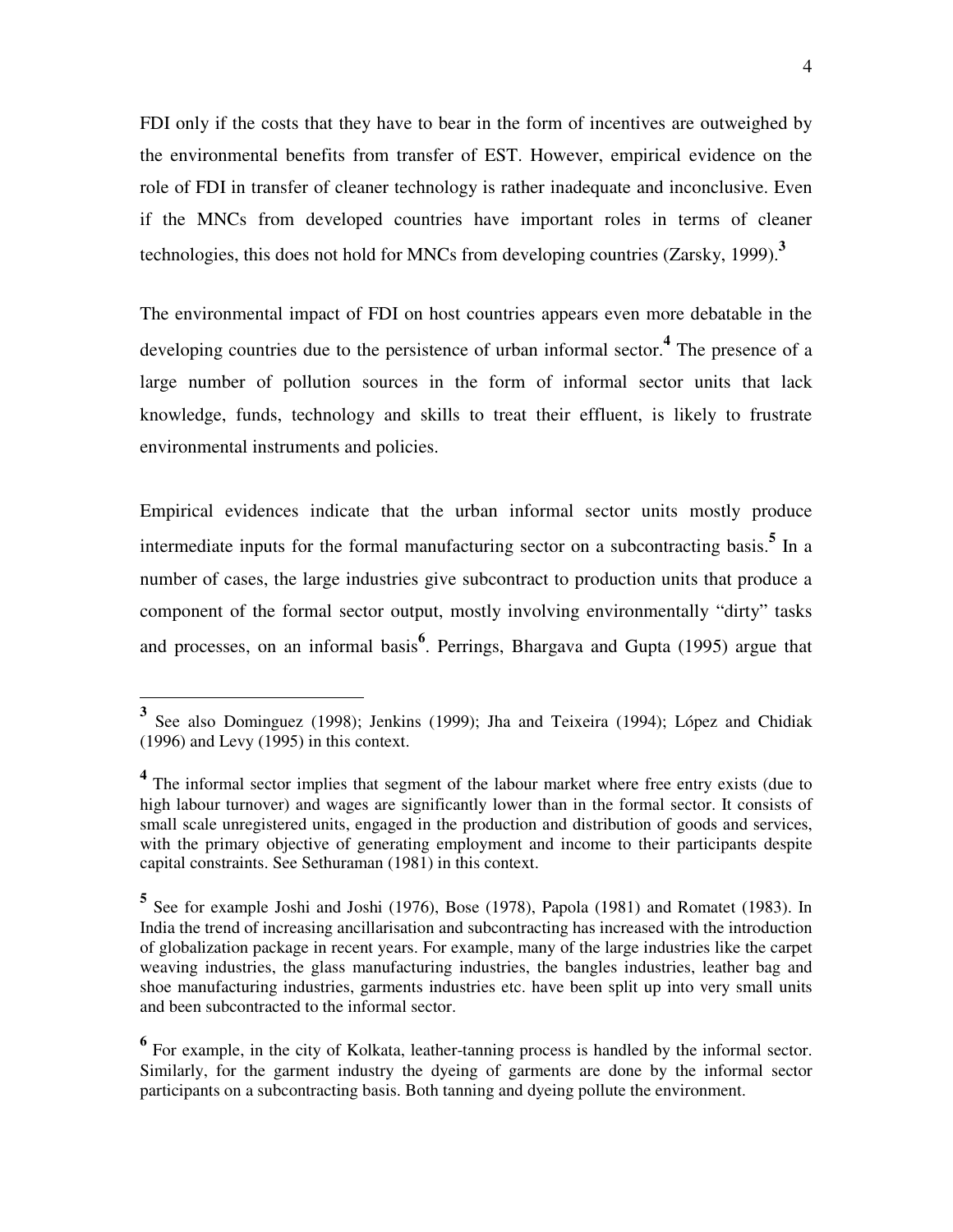such subcontracting is an economical way for formal sector firms to avoid investment in ESTs made obligatory by the regulatory authority. This is due to the fact that since the informal sector firms are difficult to identify and monitor, they remain outside the purview of environmental regulations and face fewer incentives to prevent pollution.**<sup>7</sup>** The interlinkage between FDI and pollution of developing countries may occur in two different ways: first, pollution increases due to subcontracting between the formal firms (including the foreign owned ones), and the polluting informal units; secondly, transfer of EST in firms where there is no such subcontracting has favourable effect on pollution.

However, there hardly exist any work that focus on the nexus between, FDI, informal sector and EST.<sup>8</sup> The main objective of the present paper is to examine the effects of an inflow of foreign capital on the level of domestic pollution and national income in a developing economy in the presence and absence of transfer of EST. A three sector fullemployment general equilibrium model consisting of three sectors, a rural sector, an informal and a formal sector has been considered. The formal sector has two divisions, one producing a final manufacturing good and another producing a non-traded intermediate input for production in the final good sector. The intermediate input is also produced in the informal sector. Both the formal and informal intermediate input producing sectors pollute the environment. But while the formal sector has access to EST, the informal sector uses backward technology, so that the latter generates more pollution. The paper shows that under some reasonable conditions, an inflow of foreign capital in the formal sector involving greater adoption of EST may actually aggravate domestic pollution but increase national income, while foreign capital inflow in the informal sector without transfer of EST may reduce pollution despite having adverse effects on national income. These interesting results despite simplicity and abstract of the analytical framework can at least question the favourable environmental impact of FDI even if it involves transfer of EST and suggest a trade off between economic and

**<sup>7</sup>** For examples of ESTs in individual firms in Brazil, India, China and Zambia, see Perrings, Bhargava and Gupta (1995).

**<sup>8</sup>** Chaudhuri and Mukhopadhyay (2006, 2009) deal with the theoretical aspect of informal sector pollution and FDI, but the aspect of EST has not been considered in these.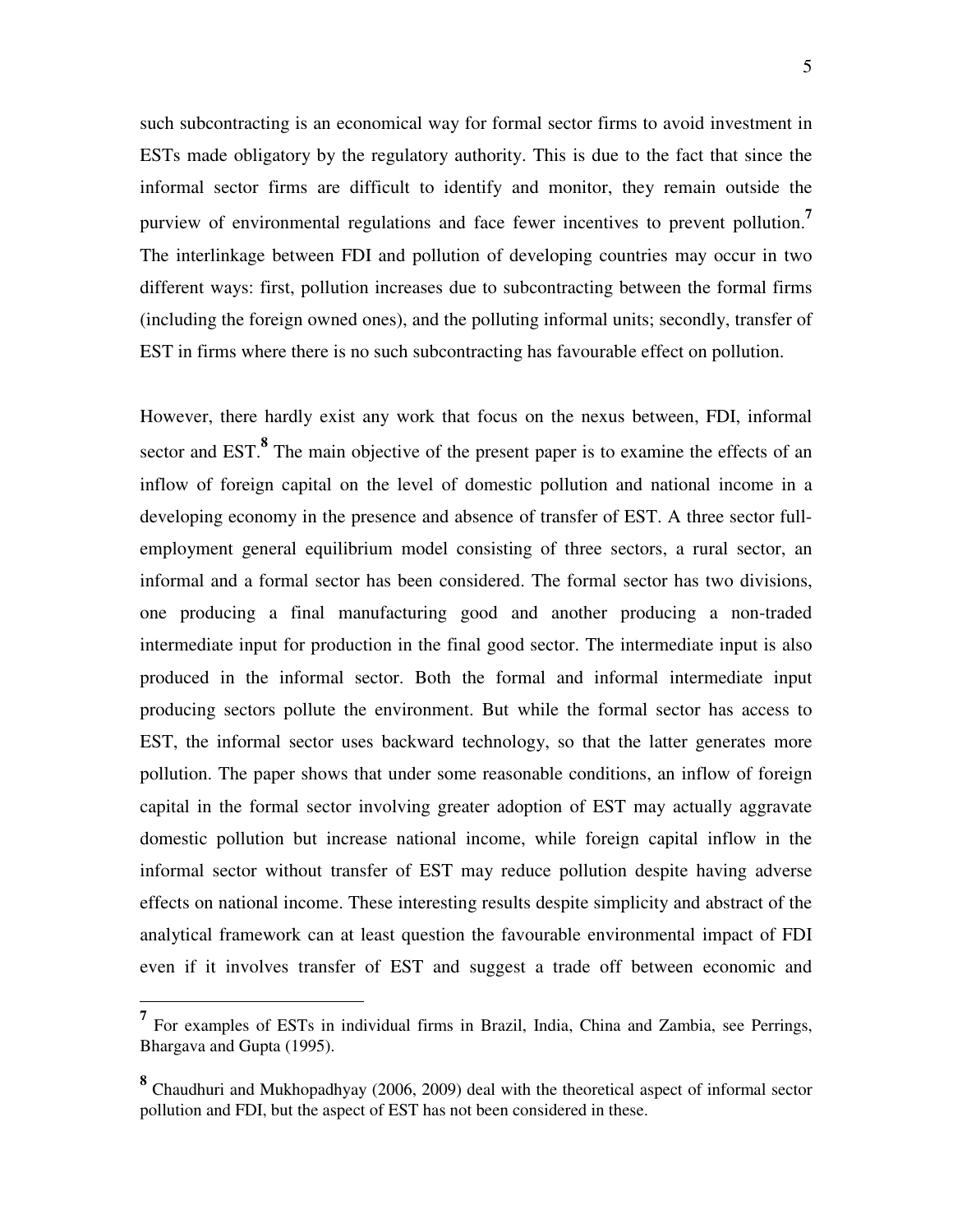environmental goals for attracting FDI. The analysis also explains theoretically that at the initials levels of (per capita) national income the Environmental Kuznets Curve (EKC) is indeed positively sloped that has been confirmed by a numerous empirical studies<sup>9</sup>.

## **2. The Model**

-

A small, open economy is considered to consist of two informal sectors and a formal sector, the latter comprising of two divisions. Thus, there are four sectors in total in the economy. Sector 1 is an informal sector that produces an agricultural commodity,  $X_1$  by means of labour  $(L)$  and capital of type  $K$ . The informal sector 2 uses the same inputs to produce a non-traded intermediate input,  $X_2$  for sector 3. Sector 3 is the formal sector division producing a final manufacturing commodity, *X*<sup>3</sup> using labour, capital of type *N* and the intermediate input,  $X_2$ . The other division of the formal sector (sector  $m$ ) also produces the intermediate commodity, *X <sup>m</sup>* with the help of labour and both types of capital. Thus the intermediate good is produced in both sectors 2 and *m* , and is entirely used up in sector 3. Labour is perfectly mobile between all the sectors. Capital of type 1 is mobile between the two informal sectors and the intermediate good producing formal sector division, while capital of type 2 is mobile between the two formal sector divisions. Sector 1 is assumed to be non-polluting<sup>10</sup>, but the production of the intermediate input generates pollution; this implies that the two sectors (2 and *m* ) producing it and sector 3

**<sup>9</sup>** It may be noted that the Environmental Kuznets Curve refers to the relationship between various indicators of environmental degradation and income per capita. It hypothesizes that degradation and pollution increase in the early stages of economic growth, but the trend reverses beyond some level of income per capita, so that at high-income levels economic growth leads to environmental improvement. This implies an inverted-U-shaped pollution-income relationship. Despite considerable controversies, a number of empirical studies validate this hypothesis (See World Bank, 1992; Grossman and Krueger, 1995; Beckerman, 1992; Barrett and Grady, 2000, among others).

**<sup>10</sup>** This is a simplifying assumption. A typical agricultural goods producing sector also vitiates the environment through use of chemical fertilizers and pesticides. However, the amount of pollution generated by the rural sector is insignificant relative to that produced by the manufacturing sectors.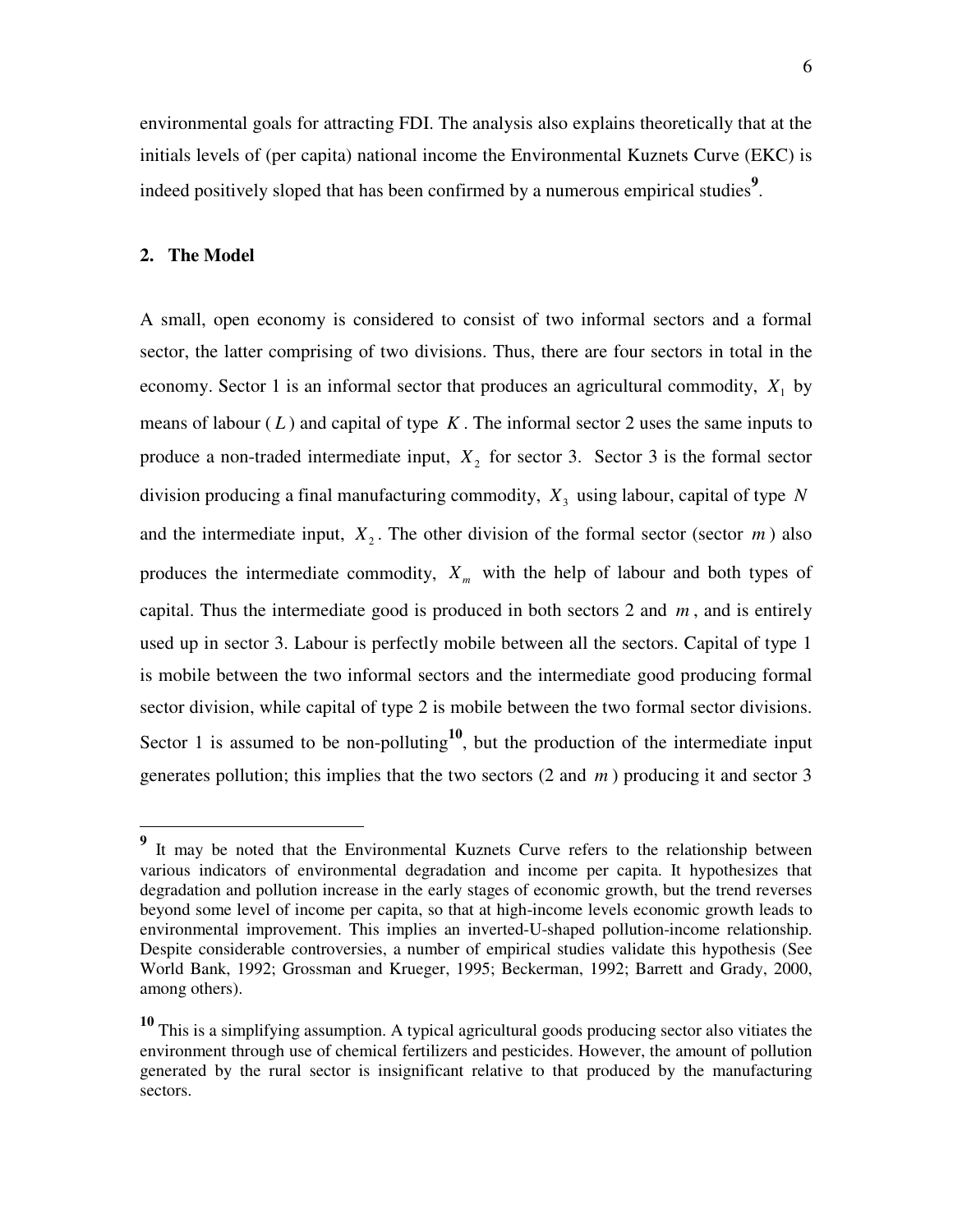using it pollute the society. However, the production technology in sector *m* is less polluting than in sector 2.

The formal sector divisions face an imperfect, unionized labour market where workers receive a contractual wage,  $W^*$  while the wage rate in the informal sectors,  $W$ , is market determined and  $W^* > W$ . The aggregate stock of capital of type *K* consists of both domestic and foreign capital, which are perfect substitutes, while capital of type *N* is completely owned by foreign capitalists. It is assumed that the agricultural sector is more labour-intensive than both the intermediate good producing sectors. The price of the nontraded intermediate good,  $P_2$  is endogenously determined  $P_1$ , while the prices of the products of the other sectors,  $P_i$ ,  $i = 1, 3$  are exogenously given due to the small open economy assumption. Commodity 1 is chosen as the numeraire. It is assumed that the technologies of production are of the fixed-coefficient type**<sup>13</sup>** .

 $\overline{a}$ 

the output composition. The primary effects usually dominate the secondary effects with or

**<sup>11</sup>** A pertinent question is why the formal sector (division *m* ) produces at least a part of the total requirement for the non-traded input especially when the informal sector (sector 2) has a cost advantage over the formal sector in production of the input. There could be two reasons. First, sector *m* produces the input in order to avoid complete dependence on the informal sector. Second, the production of the intermediate input generates environmental pollution. However, due to possession of an improved technology of production, the formal sector is able to produce the input in a less polluting manner vis-à-vis the informal sector. In order to put a brake on the practice on the part of the formal sector to arrange the production of the input in the informal sector through subcontracting, the pollution regulatory authority imposes a penalty on the formal sector in the form of a production tax for using the output of the informal sector. The higher the use of the output of the informal sector the greater the environmental pollution and the higher would be the rate of production tax imposed on the formal sector. Therefore, in order to reduce the burden of taxation, the formal sector (division *m* ) might be producing some amount of the non-traded input.

**<sup>12</sup>** The price of the non-traded input must be the same across sectors. Even if the prices of the input produced in sector 2 and *m* differ initially, competitive forces would ultimately lead to the uniform price,  $P_2$ .

**<sup>13</sup>** This is basically a simplifying assumption. Let us discuss intuitively what happens if production technologies are of the variable coefficient type. Since the production structure is indecomposable, any changes in factor endowments (e.g. resulting from inflows of foreign capital) would change factor prices and hence the factor coefficients  $(a_{ii}, s)$  which in turn would produce secondary changes in the output composition apart from the primary (direct) effects on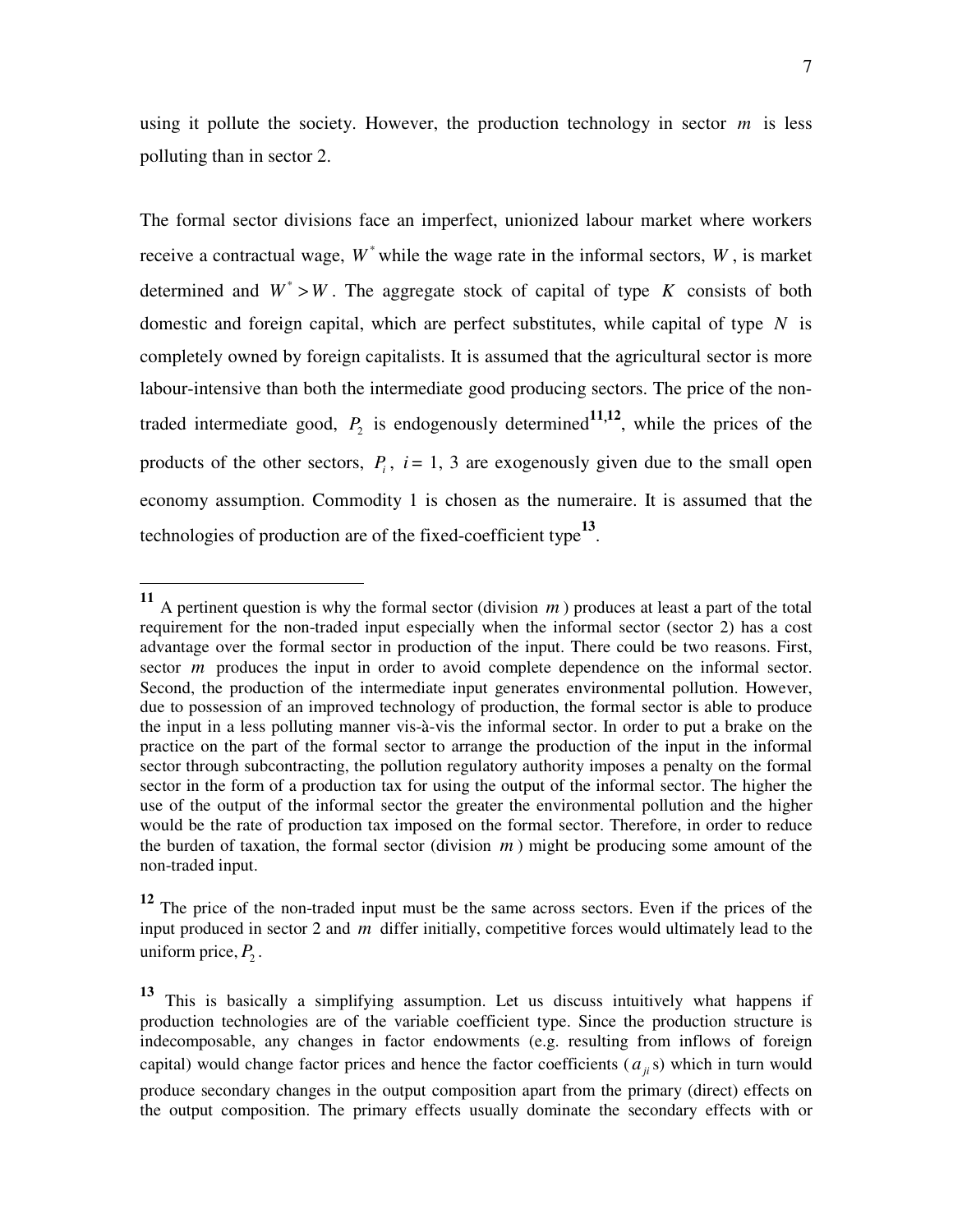The general equilibrium of the model is given as follows.

Given the assumption of perfectly competitive markets, the usual price-unit cost equality conditions relating to the sectors of the economy are given by the following equations, respectively.

$$
Wa_{L1} + ra_{K1} = 1 \tag{1}
$$

$$
Wa_{L2} + ra_{K2} = P_2 \tag{2}
$$

$$
W^* a_{Lm} + r a_{Km} + R a_{Nm} = P_2 \tag{3}
$$

$$
W^* a_{L3} + R a_{N3} + P_2 a_{23} = P_3 [1 - t(X_2)] \tag{4}
$$

Here  $a_{Li}$  denotes the labour-output ratio in sector *i*, *i* = 1, 2, *m*, 3;  $a_{Ki}$  denotes the capital (of type *K*) -output ratio in sector *i*,  $i = 1, 2, m$ ;  $a_{ni}$  denotes the capital (of type *N*) -output ratio in sector *i*,  $i = m$ , 3;  $a_{23}$  is the amount of  $X_2$  required to produce one unit of output in sector 3;  $r$  and  $R$  denote the returns to capital of type 1 and 2 respectively. It is reasonable to assume that sector 1 is less capital-intensive relative to sector 2 in both physical and value sense implying  $|\theta| = (\theta_{L1}\theta_{K2} - \theta_{L2}\theta_{K1}) > 0$  and  $|\lambda|_{LK}^{12} = (\lambda_{L1}\lambda_{K2} - \lambda_{L2}\lambda_{K1}) > 0$  where  $\theta_{ji}$  is the distributive share of the *j* th input in the *i* th sector for  $j = L, K, N$  and  $i = 1, 2, 3, m$ ; for example,  $\theta_{K2} = (\frac{7\alpha_{K2}}{R})$ 2  $V_{K2} = (\frac{r u_{K2}}{R})$ *ra*  $heta_{K2} = \left(\frac{R_{K2}}{P_2}\right)$  and  $\lambda_{ji}$  is the allocative

without sufficient conditions. In the present case, where there are fixed-coefficient technologies, the secondary effects are absent. So, by relaxing the assumption of fixed-coefficient technologies no additional insights can be obtained. It would only complicate the algebra of the model, involving terms with elasticities of substitution between factors of production,  $S_{ji}^k$  s where  $S_{ji}^k$  is the elasticity of substitution between factors *j* and *i* in sector *k* (i.e.  $S_{ji}^k = (W_j / a_{ji})(\partial a_{ji} / \partial W_j)$ . Besides, our objective here is to show that there can be cases where foreign capital inflows accompanied by transfer of EST might be counterproductive and there might exist a positive relationship between the pollution level and national income. Our purposes are served if we can establish these results even in a simplified structure like the present one.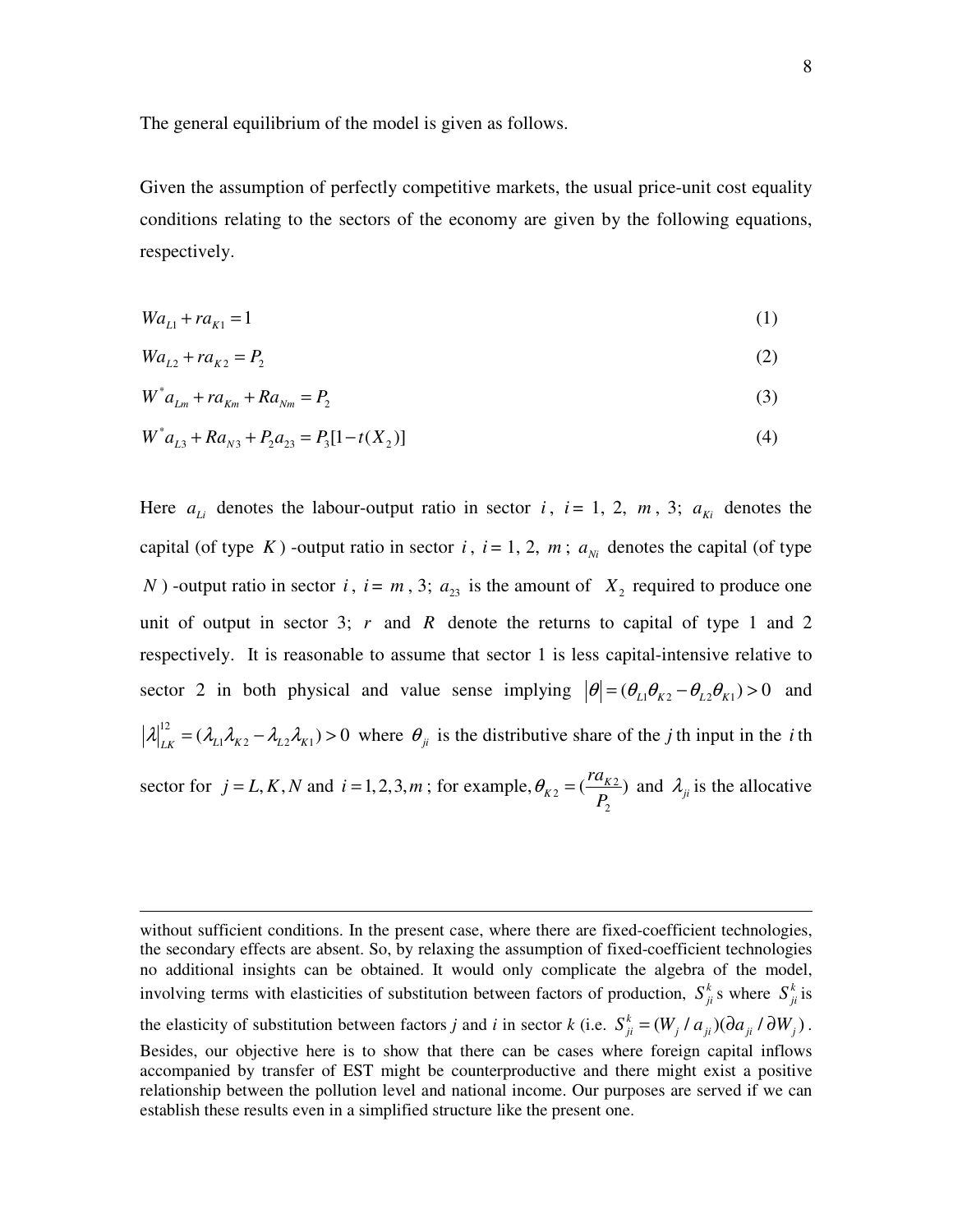share of the *j* th input in the *i* th sector for  $j = L, K, N$  and  $i = 1, 2, 3, m$ ; for example,

$$
\lambda_{N3} = \left(\frac{a_{N3}X_3}{N^*}\right).
$$

Since the sub-sector *m* within the formal sector produces the intermediate input in a less polluting manner, it is likely that the pollution regulatory authority (or simply the government) directs the formal sector (sector 3) to carry out the production of the input entirely in sector  $m$ . If sector 3 does not comply with the regulation and arranges for production of at least a part of its aggregate requirement of the input in the informal sector (sector 2) through a subcontracting system with the intention of cost reduction, the government imposes a penalty in the form of a production tax on the formal sector. As the production technologies and the production levels by the two sub-sectors of the formal sector are known to the regulatory authority, it can easily detect the amount of the intermediate input that the formal sector purchases from the informal sector which is also the level of production of the latter,  $X_2$ . So it is quite reasonable to assume that the production tax on the formal sector is a positive function of the amount of the non-traded input purchased from sector 2,  $X_2$ . So we have  $t = t(X_2)$  with  $t'(.) > 0$ .

The pollution level in the economy, *Z* , is a positive function of the production levels of the intermediate input in sectors 2 and *m* . Therefore,

$$
Z = \alpha X_2 + \beta (A(N^*)) X_m; \ \alpha > \beta > 0; \ A' > 0; \ \beta' < 0. \tag{5}
$$

Here  $\alpha$  and  $\beta$  are the proportions of pollution generated in producing one units of output in sectors 2 and *m* respectively. Since sector 2 uses relatively environmentally backward technology, it is assumed that  $\alpha > \beta$ . An inflow of *N* results in the residents of the host country coming into contact with foreign entrepreneurs possessing superior technical skills and know how, leading to technology transfer. Therefore the technology parameter, *A* in sector *m* is a positive function of the level of *N* so that  $A' > 0$ . Transfer of technology results in less emission of pollutants by sector *m* so that  $\beta' < 0$ .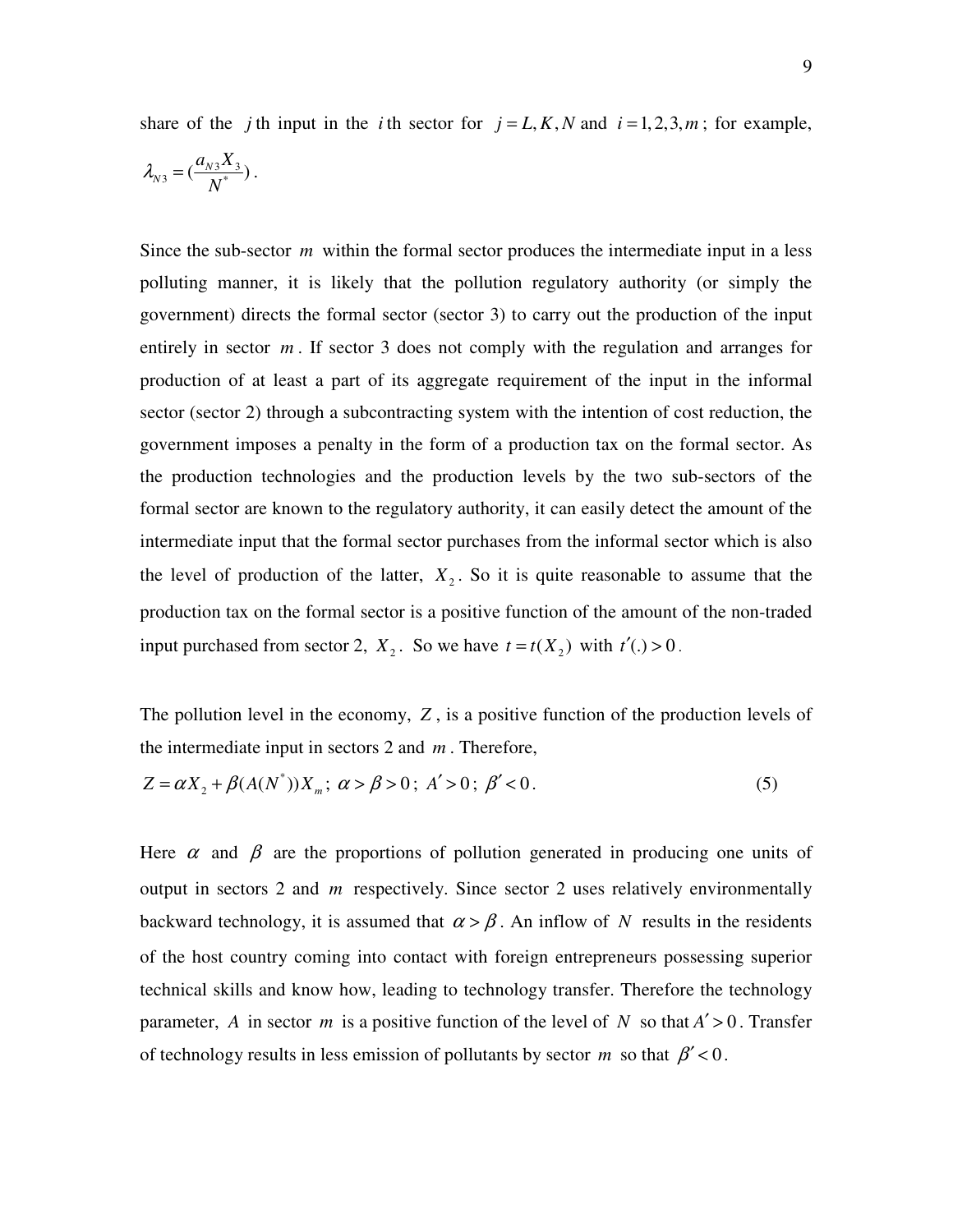Complete utilization of labour and capital of types 1 and 2 imply respectively

$$
a_{L1}X_1 + a_{L2}X_2 + a_{Lm}X_m + a_{L3}X_3 = L^* \tag{6}
$$

$$
a_{K1}X_1 + a_{K2}X_2 + a_{Km}X_m = K^*
$$
\n(7)

$$
a_{Nm} X_m + a_{N3} X_3 = N^* \tag{8}
$$

Here  $L^*$ ,  $K^*$  and  $N^*$  denote the endowments of labour, capital of types  $K$  and  $N$ , respectively.

The supply of  $X_2$  and  $X_m$  are circumscribed by their demand in producing  $X_3$ . Assuming  $a_{23} = 1$ , we may write

$$
X_3 = X_2 + X_m \tag{9}
$$

Using (9), equation (5) may alternatively be written as  $\mathbf{X} \cdot (\mathbf{R}^2)$  **z** 

$$
Z = \alpha X_3 + (\beta(.) - \alpha) X_m \tag{5.1}
$$

There are nine endogenous variables in the system,  $W, r, R, P_2, Z, X_1, X_2, X_3$  and  $X_m$  that can be solved from the above nine equations. This is an indecomposable system where any change in factor endowment affects the factor prices and factor coefficients. Here,*W* , *r* and *R* are obtained from equations (1) – (3) as functions of  $P_2$ . Then  $X_1$ ,  $X_2$ ,  $X_m$  and  $X_3$  are determined from equations (4) and (6) – (8) as functions of  $P_2$ . Finally,  $P_2$  is solved from equation (9) and *Z* is obtained from (5) or (5.1).

The national income at domestic prices, *Y*, is expressed as follows:

$$
Y = [WL^* + (W^* - W)(a_{L3}X_3 + a_{Lm}X_m)] + rK_D^* + t(X_2)P_3X_3
$$
\n(10)

Here  $[WL^* + (W^* - W)(a_{L3}X_3 + a_{Lm}X_m)]$  is the aggregate wage income of the workers while  $rK_D^*$  is the rental income from domestic capital. Finally,  $t(X_2)P_3X_3$  is the production tax revenue of the government, which is totally transferred to domestic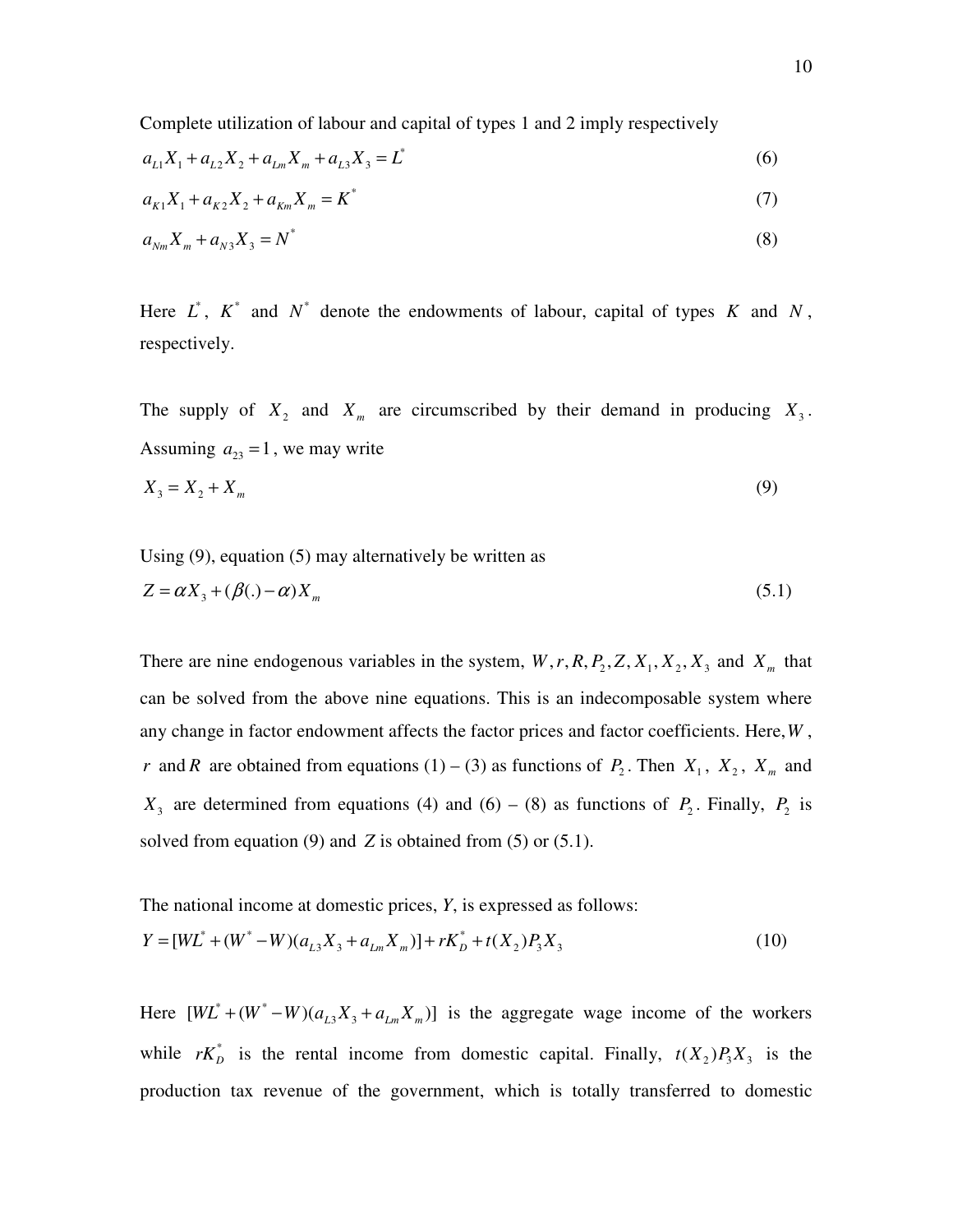consumers in a lump-sum fashion. As capital of type *N* is entirely owned by foreign capitalists, the rental income earned from this type of capital is not included in the national income expression.

One may argue that the national income at domestic prices cannot appropriately measure social welfare since it does not explicitly contain any social cost due to pollution. While admitting this limitation, we can suggest two ways to address this problem. First, if instead of physical units we measure labour endowment in efficiency units where the efficiency of a representative worker, *h* , is inversely related to the level of pollution, *Z* in the economy, we can indirectly accommodate pollution in the economy's national income expression. Environmental pollution leads to health hazards, thus adversely affecting the worker's efficiency. This is because air pollution can lead to irritation, breathing problems and lung diseases; water pollution causes contaminated drinking water; improper waste disposal management involves significant human pathogens; all these contribute directly to reduce human performance. In that case the national income of the economy at domestic prices would be given by

$$
Y^* = [Wh(Z(.))L^* + (W^* - W)(a_{L3}X_3 + a_{Lm}X_m)] + rK_D^* + t(X_2)P_3X_3
$$
\n(10.1)

where  $h(Z(.))$  with  $h'(.) < 0$  is the efficiency of each worker in the economy. The  $Y^*$ function indirectly incorporates the cost due to pollution. This is because it contains the labour endowment in efficiency units, which is negatively related to the level of pollution. So, as pollution level rises the endowment of labour in efficiency unit falls leading to a decrease in aggregate wage income. It can be checked**14** that all qualitative results of the model hold under different sufficient conditions despite this modification. However, the direct way to measure social welfare in the presence of pollution would be to introduce the social welfare function,  $S = S(Y, Z)$  with  $(\partial S / \partial Y) > 0$  and  $(\partial S / \partial Z)$  < 0. Social welfare rises if national income rises while it falls if pollution rises. The net effect on social welfare would then be a matter of value judgment.

<u>.</u>

**<sup>14</sup>** Interested readers may check these results or can obtain proofs from the authors on request.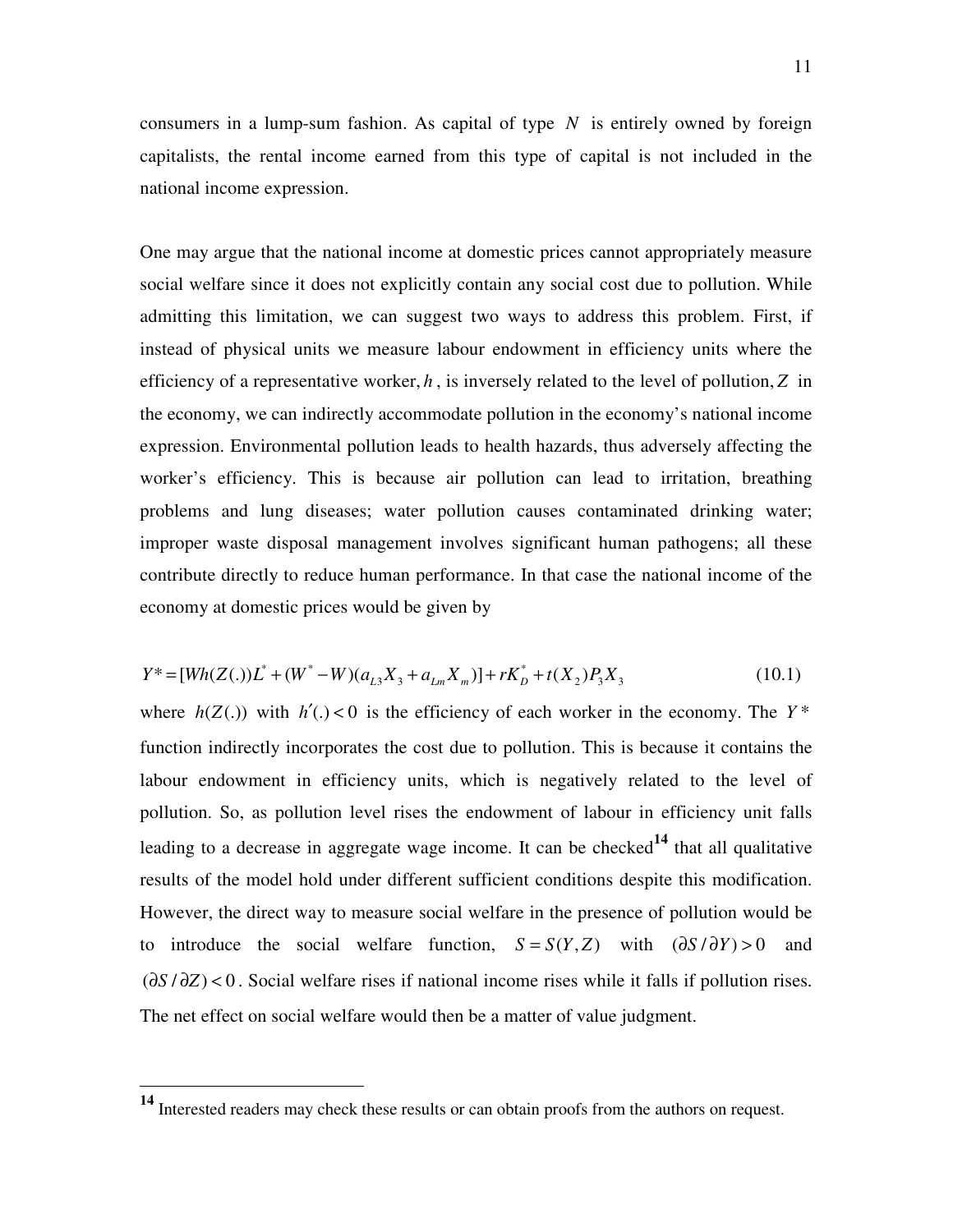# **3. Comparative Statics**

 $\overline{a}$ 

Conventional wisdom suggests that an inflow of capital (of type  $K$ ) that is used by the informal sectors in a developing economy causes the polluting sectors to expand and thereby accentuates environmental pollution in the economy. On the contrary, foreign capital inflow (of type  $N$ ) to the formal sector(s) involving transfer of EST has favourable impact on pollution. In this paper, we reanalyze the effects of foreign capital inflow, both with and without transfer of EST on the pollution and national income of the economy. Since the production structure that we have considered is an indecomposable one, factor prices depend on factor endowments. Hence, an increase (a decrease) in the endowment of the *j* th factor with  $j = L, K, N$ , lowers (raises) the price of this factor of production. More specifically, we assume that the returns to both types of capital decline as their supply increases following foreign capital inflows.

# *3.1. Effects of changes in K and N on P*<sup>2</sup> , *factor prices and output composition*

First, we find out the consequences of foreign capital inflows of either type on the price of the non-traded input, different factor prices and on the output composition of the economy. These effects would then determine the outcomes of the policies on environmental pollution and national income of the economy. Differentiating equations  $(1) - (9)$  and using the stability condition in the market for commodity 2, the following two propositions can now be established.**<sup>15</sup>**

**Proposition 1:** An inflow of foreign capital of type *K* unambiguously lowers the price of the intermediate good and raises the wage rate. It may increase the return to capital of type *N* if  $a_{K_m}$  is sufficiently high. On the other hand, inflows of foreign capital of type *N* raise the price of the intermediate good and the return to capital of type *K* and lower the wage rate if  $a_{km}$  is sufficiently high.

**<sup>15</sup>** The detailed derivations along with the sufficient conditions can be obtained from the authors on request.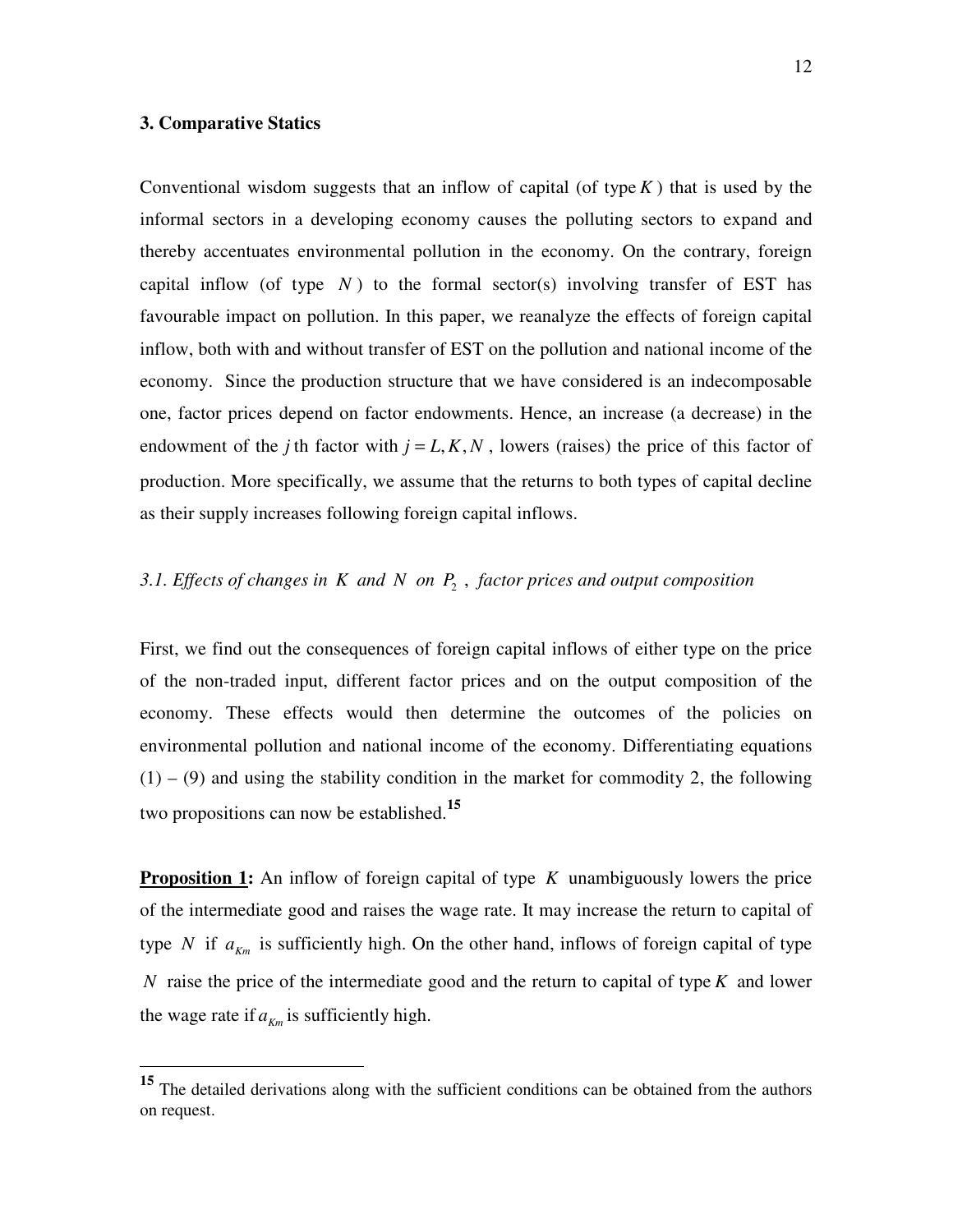**Proposition 2:** As a result of foreign capital inflow of type K the intermediate good producing formal sector expands, while the final good producing formal sector and the informal manufacturing sector (sector 2) contract if  $a_{km}$  and/or  $a_{N3}$  is sufficiently high. The agricultural informal sector expands if additionally sector *m* is more capital (of type *N* ) intensive vis-à-vis sector 3. On the other hand, an inflow of foreign capital of type *N* leads to an expansion of both the intermediate good producing sectors and the formal final good sector, but a contraction of the agricultural sector under the same set of sufficient conditions.

Let us now derive a few important relationships that would be helpful in explaining the propositions intuitively. Differentiating equations (1) and (2) we obtain respectively:

$$
\hat{W} = -(\frac{\theta_{K1}}{\theta_{L1}})\hat{r}
$$
\n(11)

$$
\hat{P}_2 = \theta_{L2} \left[ \frac{\theta_{K2}}{\theta_{L2}} - \frac{\theta_{K1}}{\theta_{L1}} \right] \hat{r}
$$
\n(12)

Again, differentiating (3) and using (12) we obtain

$$
\hat{R} = \left[\frac{(\theta_{K2}\theta_{L1} - \theta_{K1}\theta_{L2} - \theta_{Km}\theta_{L1})}{\theta_{Nm}\theta_{L1}}\right]\hat{r}
$$
\n(13)

Finally, differentiating equation (4) and using (12) and (13) one finds

$$
\hat{X}_2 = -\left(\frac{A_2}{A_1}\right)\hat{P}_2\tag{14}
$$

where: 
$$
A_1 = \frac{t'X_2}{1 - t(X_2)} > 0
$$
 and  $A_2 = \{(\frac{\theta_{N3}}{|\theta|})(\theta_{L1}\theta_{K2} - \theta_{K1}\theta_{L2} - \theta_{L1}\theta_{Km})\} + \theta_{23}$ ;  
and,  $|\theta| = \theta_{Nm}(\theta_{L1}\theta_{K2} - \theta_{K1}\theta_{L2}) > 0$  (15)

Propositions 1 and 2 can be verbally explained as follows. As the production structure considered in this paper is indecomposable, factor prices and factor endowments are inversely related. An inflow of foreign capital of type  $K$  lowers its return,  $r$ , since the supply of this input rises given its demand. To satisfy the zero-profit condition in sector 1 (equation 1) it follows that the competitive wage rate in the informal sector,*W* , must rise. Due to changes in *W* and *r* , from the zero-profit condition of sector 2 (equation 2) it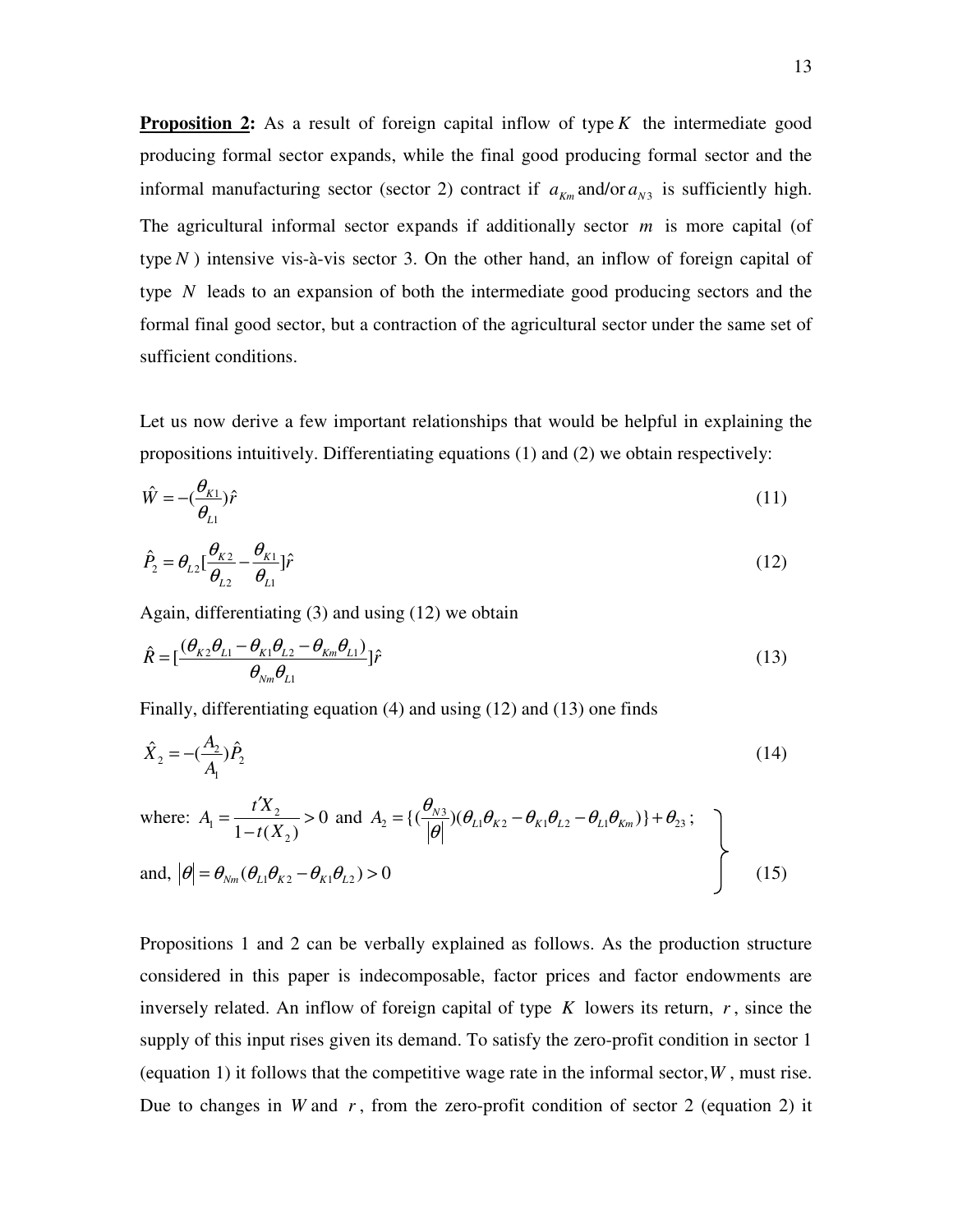follows that the price of the non-traded input,  $P_2$ , must also change. However, the direction of the change must depend upon the relative factor intensities of sectors 1 and 2. Our analysis (see equation 12) shows that  $P_2$  must fall as sector 2 is more capitalintensive vis-à-vis sector 1. Since both  $r$  and  $P_2$  fall, from the zero-profit condition of sector *m* (equation 3), we find that the effect on the return to capital of type N i.e. R is somewhat inconclusive. However, from equation (13) it is easy to verify that *R* rises if  $\theta_{K_m} \ge \theta_{K2}$  i.e. if  $a_{K_m} \ge a_{K2}$ . The direction of change of the output of sector 2 i.e.  $X_2$ should come out from the zero-profit condition of sector 3 (equation 4). From equations (14) and (15) we see that sector 2 contracts i.e.  $X_2$  falls if  $A_2 < 0$  i.e. if  $a_{N3}$  and/or  $a_{Km}$  is adequately high.**16** Sector 2 releases labour and capital of type *K* to the other sectors. As a result, sector *m* definitely expands; sector 1 also expands if sector 3 is more labourintensive relative to sector *m* with respect to capital of type *N* . As sector *m* expands, capital of type  $N$  is drained out of sector 3 to the expanding sector  $m$ . Consequently, sector 3 contracts for dearth of capital.

The effects of an inflow of foreign capital of *N* type can be similarly explained in the opposite fashion with the help of equations  $(11) - (15)$ . But here one has to start from a decline in *R* . Another important point is that in this case, both sectors *m* and 3 using this type of capital expand.

# 3.2. *Effects of changes in K and N on aggregate pollution with and without transfer of EST*

Differentiating equation (5.1) and using different expressions which have already been derived**17** the following proposition can easily be established.**<sup>18</sup>**

-

**<sup>16</sup>** The proofs are left to interested readers.

**<sup>17</sup>** The detailed derivations can be obtained from the authors on request.

**<sup>18</sup>** The proofs are left to interested readers.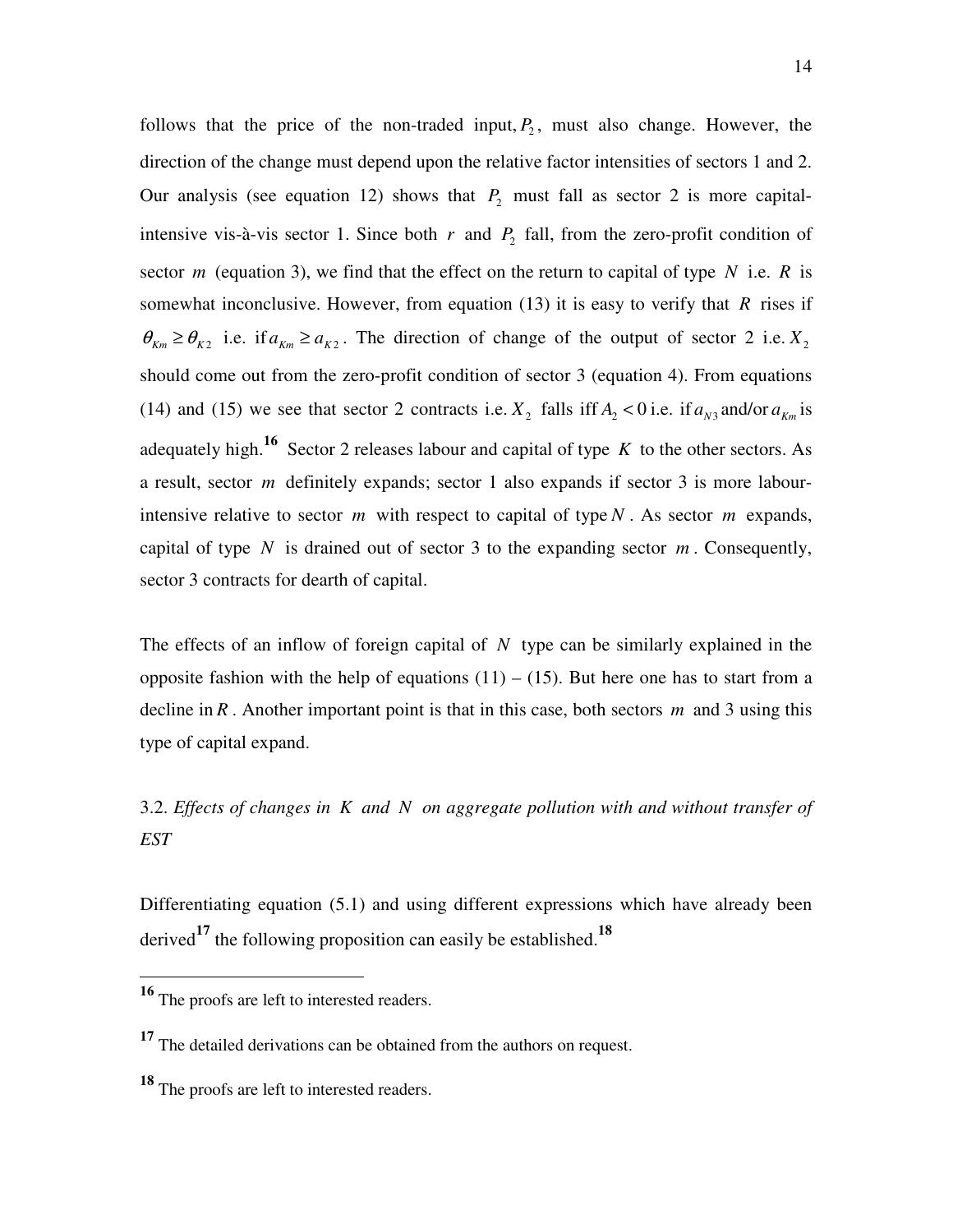**Proposition 3:** An inflow of foreign capital inflow of type *K* reduces the pollution level in the economy. Foreign capital inflow (of *N* type) in the formal sector raises pollution without transfer of EST if  $a_{km}$  and/or  $a_{N3}$  is adequately high, as well as with a transfer of EST under an additional sufficient condition.

The intuitive explanations of proposition 3 are fairly straightforward. From equations (5) and (5.1) it is evident that the consequence on the aggregate pollution in the economy of an inflow of foreign capital of either type depends on the changes in the intersectoral output composition. Although sectors 2 and *m* are the two polluting sectors, sector 2 is more polluting vis-à-vis sector *m* . If both the polluting sectors expand pollution increases unambiguously. On the other hand, if sector  $m$  (i.e.  $X_m$ ) expands at the cost of sector 2 ( $X_2$ ) and the aggregate production of the polluting commodity ( $X_2 + X_m = X_3$ ) does not at least increase, the society does have a lower level of pollution. In proposition 2 we have seen that an inflow of foreign capital of *K* type leads to an expansion of sector *m* and contractions in both sectors 2 and 3. So the share of the less polluting sector rises in a falling aggregate production of the polluting commodity thereby leading to an unambiguous reduction in the aggregate pollution level in the economy. On the contrary, when capital of type *N* flows in, both the polluting sectors expand and the economy's level of pollution rises unambiguously in the absence of transfer of EST. Finally, when an inflow of capital of type *N* is accompanied by a transfer of EST that lowers the level of pollution generated per unit of output  $(\beta)$  by sectorm, aggregate pollution may still increase because of two reasons. First,  $\beta X_m$  can increase even when  $\beta$  falls if  $X_m$  rises sufficiently. Secondly, even if  $\beta X_m$  falls, the increase in  $\alpha X_2$  may dominate the fall in  $\beta X_{_m}.$ 

## 3.3. *Effects of changes in K and N on national income*

Now we analyze the consequences of foreign capital inflows of either type on national income of the economy. Here the expression for national income at domestic prices is given by equation (10). Capital of type *K* consists of both domestic capital and foreign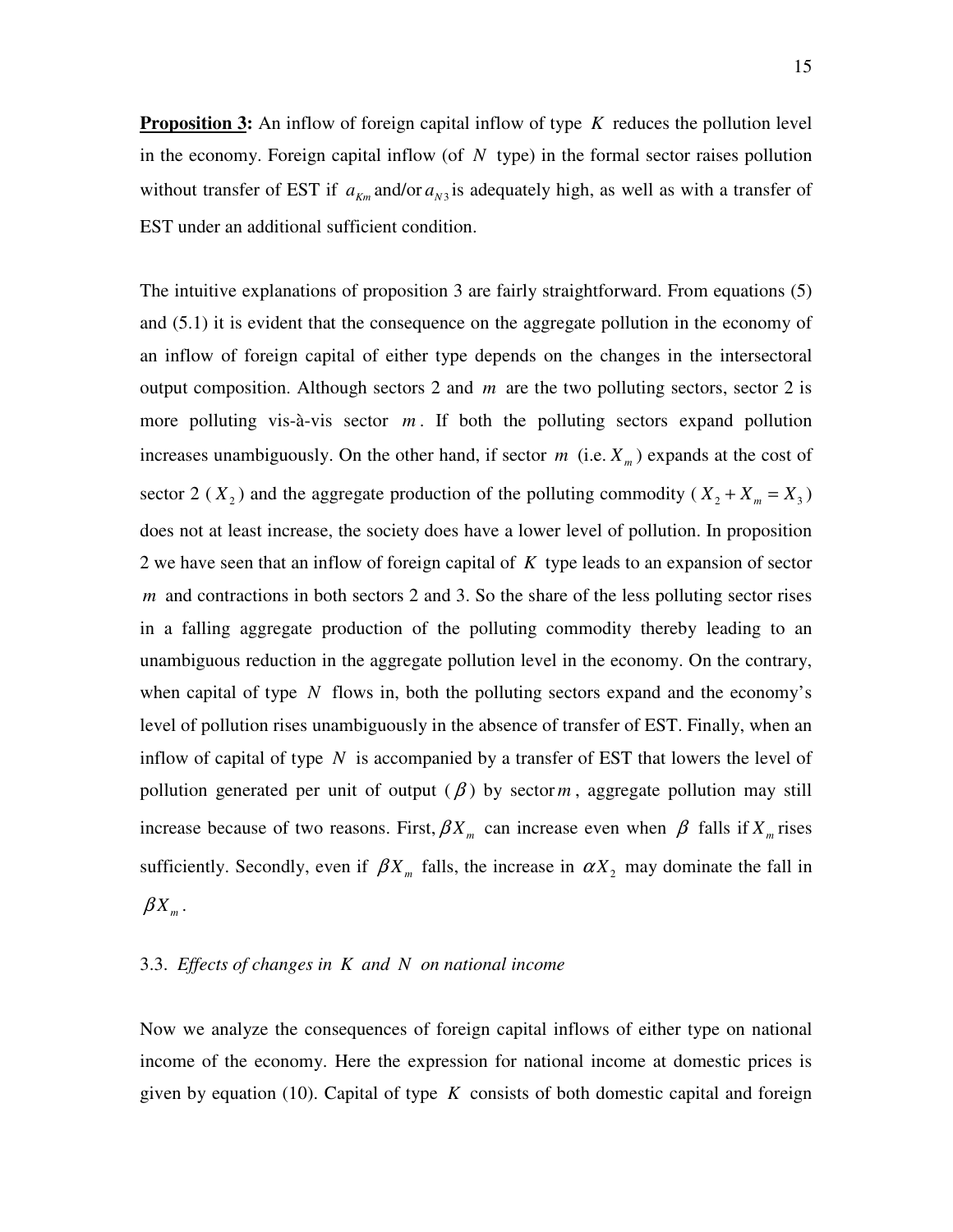capital, which are perfect substitutes. On the contrary, capital of type  $N$  is completely owned by foreign capitalists. Foreign capital income of either type is completely repatriated. Totally differentiating equation (10) and using different expressions that have already been derived**19** one can prove the following proposition.**<sup>20</sup>**

**Proposition 4:** Foreign capital inflow of type *K* reduces national income if (i)  $a_{km}$  and/or  $a_{N3}$  is adequately high; and, (ii)  $K_D^* \ge (a_{K1}X_1 + a_{K2}X_2)$  while an inflow of capital of type *N* raises national income under the same pair of sufficient conditions.

We note that sectors 3 and *m* (two formal sectors) are the two higher wage-paying sectors vis-à-vis sectors 1 and 2 (two informal sectors) since  $W^* > W$ . As stated in proposition 1, an inflow of foreign capital of type *K* raises the competitive wage, *W* , lowers the return to this capital, *r* and raises the return to capital of type *N* , i.e. *R* . This also leads to an expansion (a contraction) of sector *m* (sector 3) (see proposition 2) if  $a_{km}$  and/or  $a_{N3}$  is sufficiently high. So, there would be a reallocation of labour between the higher and lower wage-paying sectors. We call this the labour reallocation effect. However, it cannot be predicted unequivocally how this effect impinges on national income since the change in aggregate wage income would be ambiguous because of the following reasons: (i) *W* rises; (ii) sector 3 contracts; and, (iii) sector *m* expands. On the other hand, return to domestic capital falls unambiguously affecting national income adversely. Finally, as sector 2 contracts, the rate of pollution tax,  $t$ , on sector 3 falls. Besides, as sector 3 contracts, the aggregate pollution tax revenue, which is transferred to consumers, also decreases. We call this the pollution tax revenue effect that also works negatively on national income. Our analysis shows that even if aggregate wage income rises, it would be outweighed by the decline in domestic capital income if the size of domestic capital

**<sup>19</sup>** Interested readers may derive these results.

**<sup>20</sup>** The detailed derivations can be obtained from the authors on request.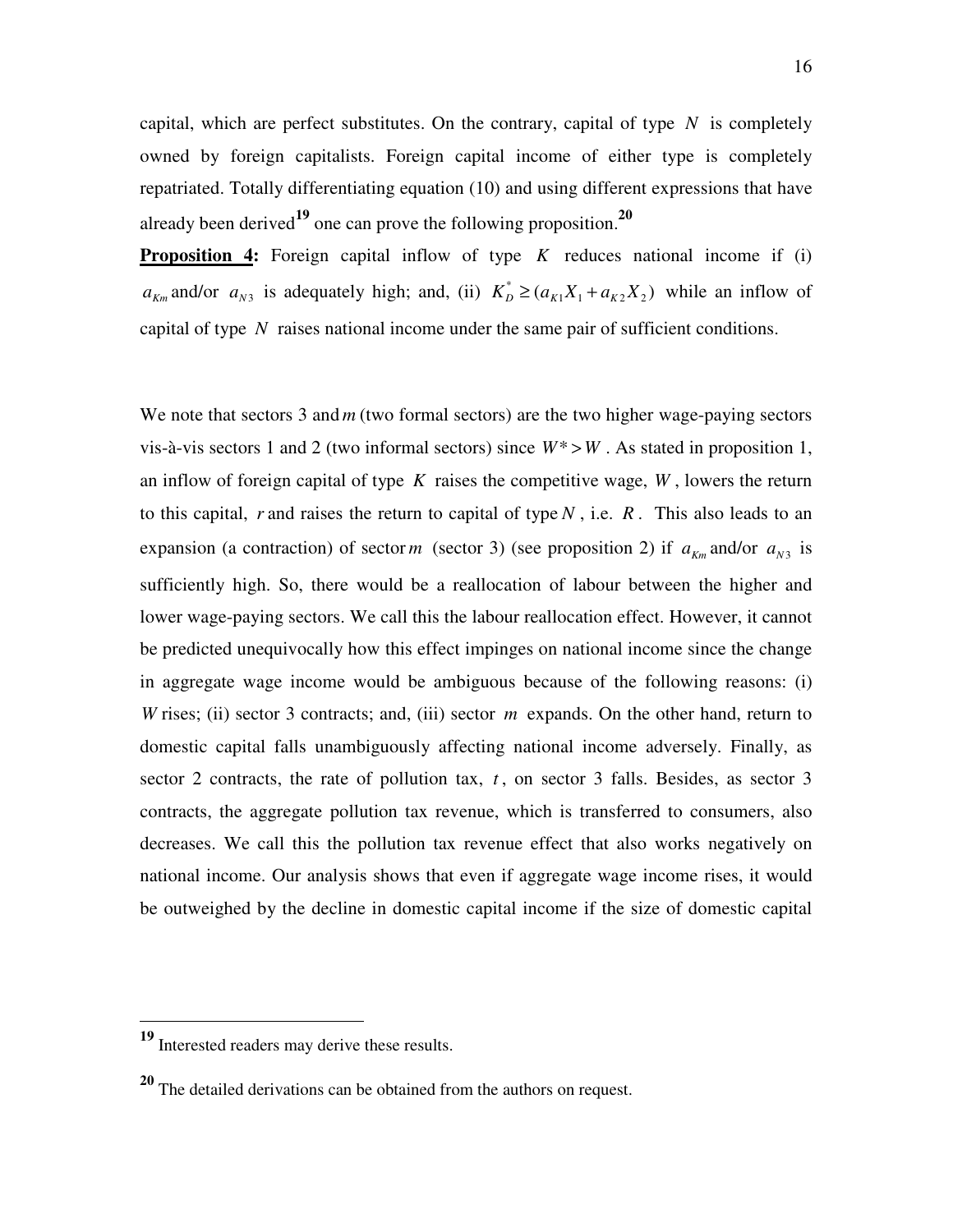stock (of type *K*) were sufficiently large,<sup>21</sup> so that national income of the economy plummets.

On the contrary, an inflow of foreign capital of type *N* lowers both *W* and *R* but raises *r* (see proposition 1). Furthermore, sector 2 contracts while both sectors *m* and 3 expand. The effect on aggregate wage income is again ambiguous. But it is easily seen that the increase in return to domestic capital dominates the change in aggregate wage income if the size of domestic capital stock (of type  $K$ ) is adequately large.<sup>22</sup> Besides, the pollution tax rate on sector 3 rises as sector 2 expands. The aggregate tax revenue,  $t(X_2)P_3X_3$ , definitely rises as sector 3 also expands. National income at domestic prices, therefore, augments.

## **4. Concluding remarks**

A major problem for the developing countries in regulating environmental standards is the persistence of a vast informal sector. Large industries shift their production to informal sector firms, mostly involving environmentally "dirty" tasks and processes on a subcontracting basis, mainly because it is an economical way for the former to avoid investment in environmentally sound technologies (ESTs) made obligatory by the regulatory authority. FDI constitutes an important catalyst for the transfer of ESTs, which protect the environment and are less polluting, to the developing economies. Various direct fiscal incentives such as the elimination or reduction of taxes on income or sales from investment, tax holidays, and taxation graded according to the level of environmental improvement achieved are provided to foreign capitalists so as to create a favourable investment environment for EST transfer.

However, there are different types of capital used in the different sectors of a developing economy. Some of them are used by both formal and informal sectors while the rest are used solely in the formal sector. There is possibility of transfer of EST only through

-

**<sup>21, 22</sup>** The proofs are left to interested readers.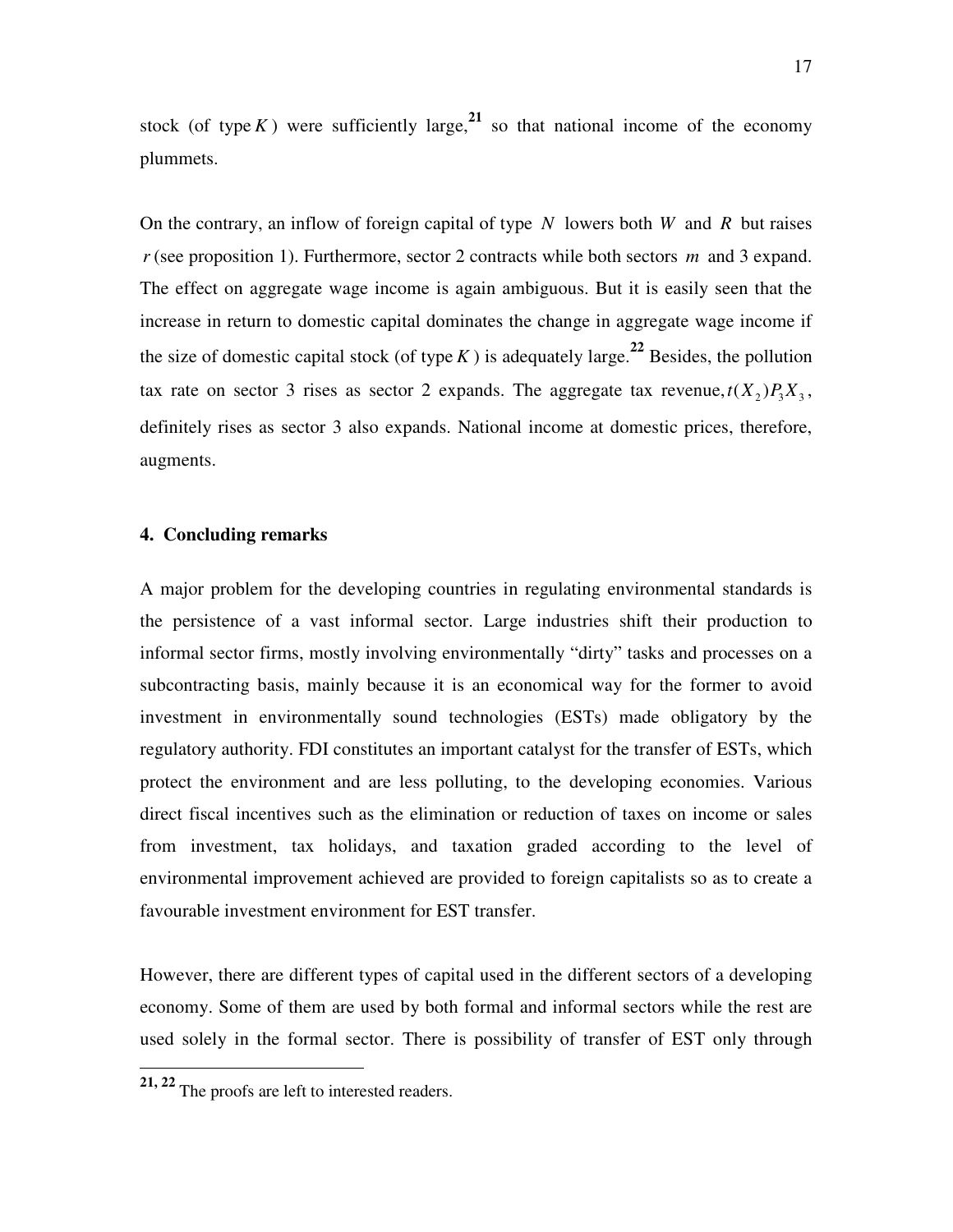inflows of those of types of foreign capital which are utilized in the formal sector alone. Therefore, from the point of view of pollution abatement, the inflow of this type of capital should be preferred to the type of capital that is used by both formal and informal sectors. Besides, inflows of different types of capital are likely to produce dissimilar effects on the national income of the economy. The theoretical literature on trade and environment has not yet examined the linkages between FDI, informal sector and transfer of EST in a developing economy. The paper is purported to fill in this gap by developing a three sector full-employment general equilibrium model consisting of three sectors, a rural sector, an informal and a formal sector. The formal sector has two divisions, one producing a final manufacturing good and another producing a non-traded intermediate input for production in the final good sector. The intermediate input is also produced in the informal sector. The formal and informal intermediate input producing sectors pollute the environment, although owing to use of a different type of capital that embodies transfer of EST, the formal intermediate sector produces less pollution than the informal sector per unit of output.

We find that there might exist a positive relationship between pollution and national income in the economy. An inflow of the type of foreign capital which is used both in the formal and informal sectors lowers both pollution and national income while an inflow of capital that is used solely in the formal sectors, both in the presence and absence of transfer of EST, produces exactly the opposite effects under some reasonable conditions. Despite simplicity and abstraction, the results of the model are interesting as they can at least question the desirability of transfer of EST especially when it may fail to contain pollution. Finally, the results also explain theoretically that at the initials levels of (per capita) national income, the Environmental Kuznets Curve (EKC) is indeed positively sloped that has been confirmed by numerous empirical studies.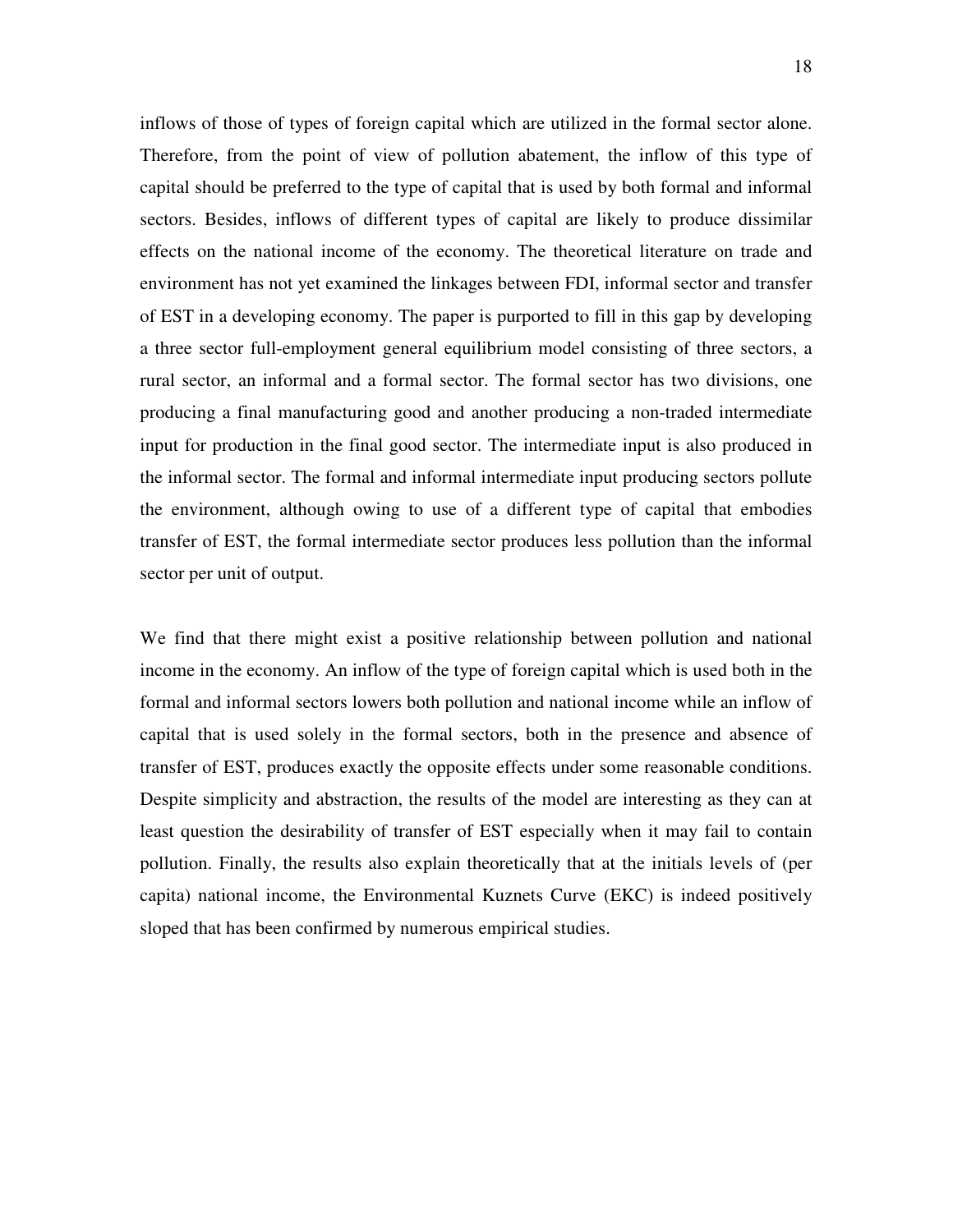### **References**

- Almeida de, L. T., Rocha, S. S., 2008. Beyond pollution haloes: the environmental effects of FDI in the pulp and paper and petrochemicals sectors in Brazil. Working Group on Development and Environment in the Americas, Discussion Paper No. 17.
- Barrett, S., Graddy, K., 2000. Freedom, growth, and the environment. Environment and Development Economics. 5(4), 433-56.
- Beckerman, W., 1992. Economic growth and the environment: whose growth? whose environment? World Development, 20, 481-496.
- Beladi and Marjit (1992), Foreign Capital and Protectionism. Canadian Journal of Economics, 25, 233-238.
- Bose, A. N., 1978. Calcutta and rural Bengal: small sector symbiosis. Minerva Publications. New Delhi.
- Brecher, R.A., Alejandro, C.F.D., 1977. Tariffs, foreign capital and immiserizing growth. Journal of International Economics 7, 317–322.
- Cagatay, S., Mihci, H., 2006. Degree of environmental stringency and the impact on trade patterns. Journal of Economic Studies. 33 (1), 30-51.
- Chandra, V., Khan, M. A., 1993. Foreign investment in the presence of an informal sector. Economica. 60, 79–103.
- Chaudhuri, S., 2001. Foreign capital inflow, technology transfer, and national income. Pakistan Development Review. 40(1), 49-56.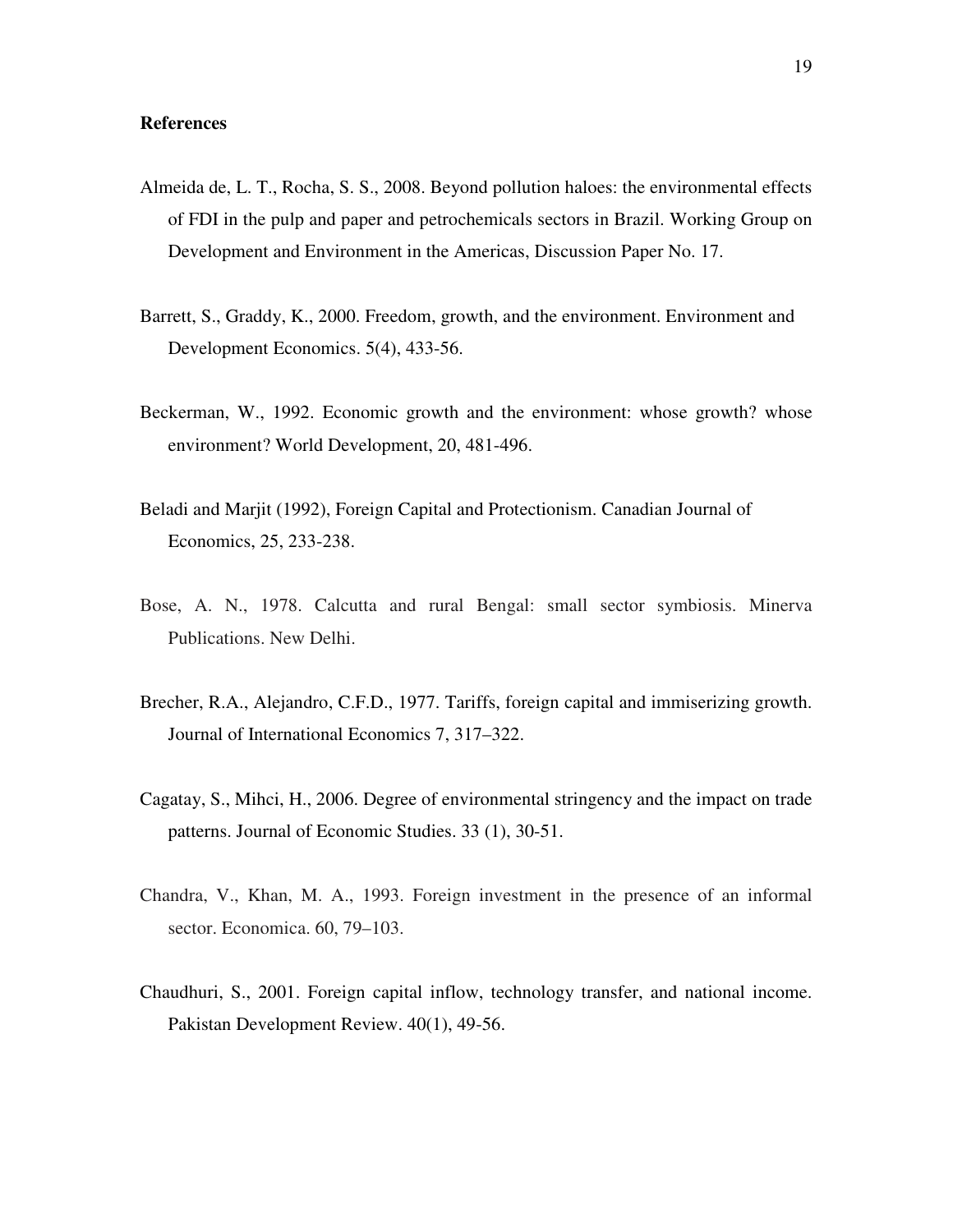- Chaudhuri, S., Mukhopadhyay, U., 2009. Revisiting the Informal Sector: A General Equilibrium Approach, Springer, New York, U.S.A.
- Chaudhuri, S., Mukhopadhyay, U., 2006. Pollution and informal sector: a theoretical analysis. Journal of Economic Integration. 21(2), 363- 378.
- Dietzenbacher, E., Mukhopadhyay, K., 2007. An empirical examination of the pollution haven hypothesis for India: towards a green Leontief paradox? Environmental and Resource Economics. 36 (4), 427-449.
- Dominguez, V. L., 1998. Control de la contaminación en la industria de fibras químicas en un contexto de apertura económica. Paper presented at Latin American Studies Association XXI International Congress, Chicago, September.
- Eskeland, G.S., Harrison, A.E., 2003. Moving to greener pastures multinationals and the pollution haven hypothesis. Journal of Development Economics. 70 (1), 1-23.
- Grinols, E. L., 1991. Unemployment and foreign capital: the relative opportunity cost of domestic labour and welfare. Economica. 57, 107–21.
- Grossman, G. M., Krueger, A. B., 1995. Economic growth and the environment. Quarterly Journal of Economics. 112 (2), 353-378.
- Gupta, M.R., 1997. Foreign capital and informal sector: comments on Chandra and Khan. Economica. 64, 353–363.
- Harris, J.R., Todaro, M. P., 1970. Migration, unemployment and development: a two sector analysis. American Economic Review. 60, 126-42.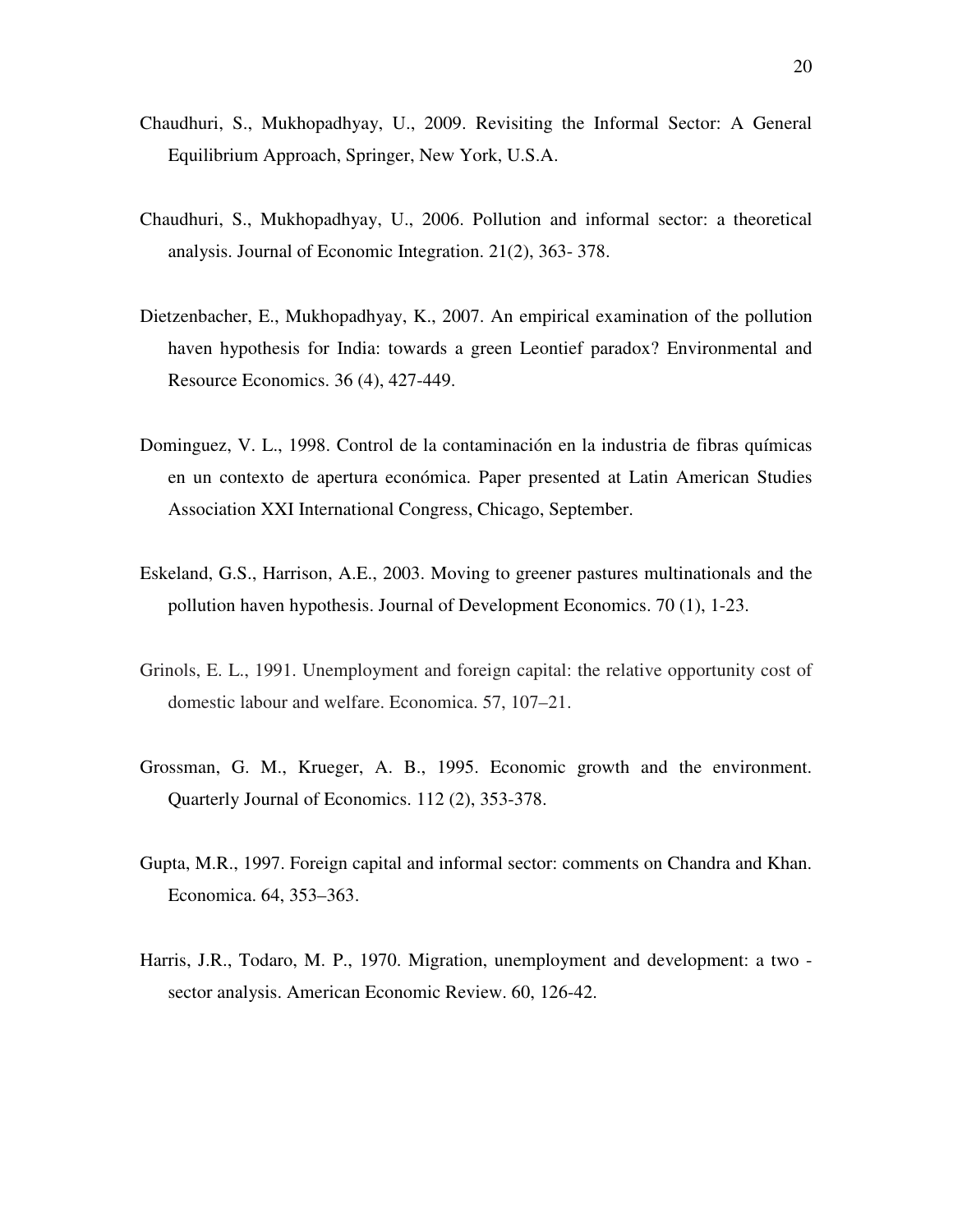- He, J., 2006. Pollution haven hypothesis and environmental impacts of foreign direct investment: The case of industrial emission of sulfur dioxide (SO2) in Chinese provinces. Ecological Economics. 60 (1), 228-245.
- Jenkins, R., 1999. Trade, investment and industrial pollution: a Malaysia case study with some Mexican comparisons. IKMAS Working Paper.
- Jha, V., Teixeira, A. P., 1994. Are environmentally sound technologies the emperor's new clothes? Discussion Papers No. 89, UNCTAD, Geneva.
- Joshi, H., Joshi V., 1976. Surplus labour and the city: a Study of Bombay. Oxford University Press. New Delhi.
- Juma, C., 1994. Promoting international transfer of environmentally sound technologies: the case for national incentive schemes, in: Bergesen, H. O., Parmann, G. (Eds.), Green Globe Yearbook of International Co -operation on Environment and Development. Oxford University Press, pp.137–148.
- Khan, M. A., 1982. Tariffs, foreign capital and immiserizing growth with urban unemployment and specific factors of production. Journal of Development Economics. 10, 245–56.
- Less, C. T., McMillan, S., 2005. Achieving the successful transfer of environmentally sound technologies: trade- related aspects. OECD Trade and Environment Working Paper No. 2005-02.
- Levy, D., 1995. The environmental practices and performance of transnational corporations. Transnational Corporations. 4(1), 44-68.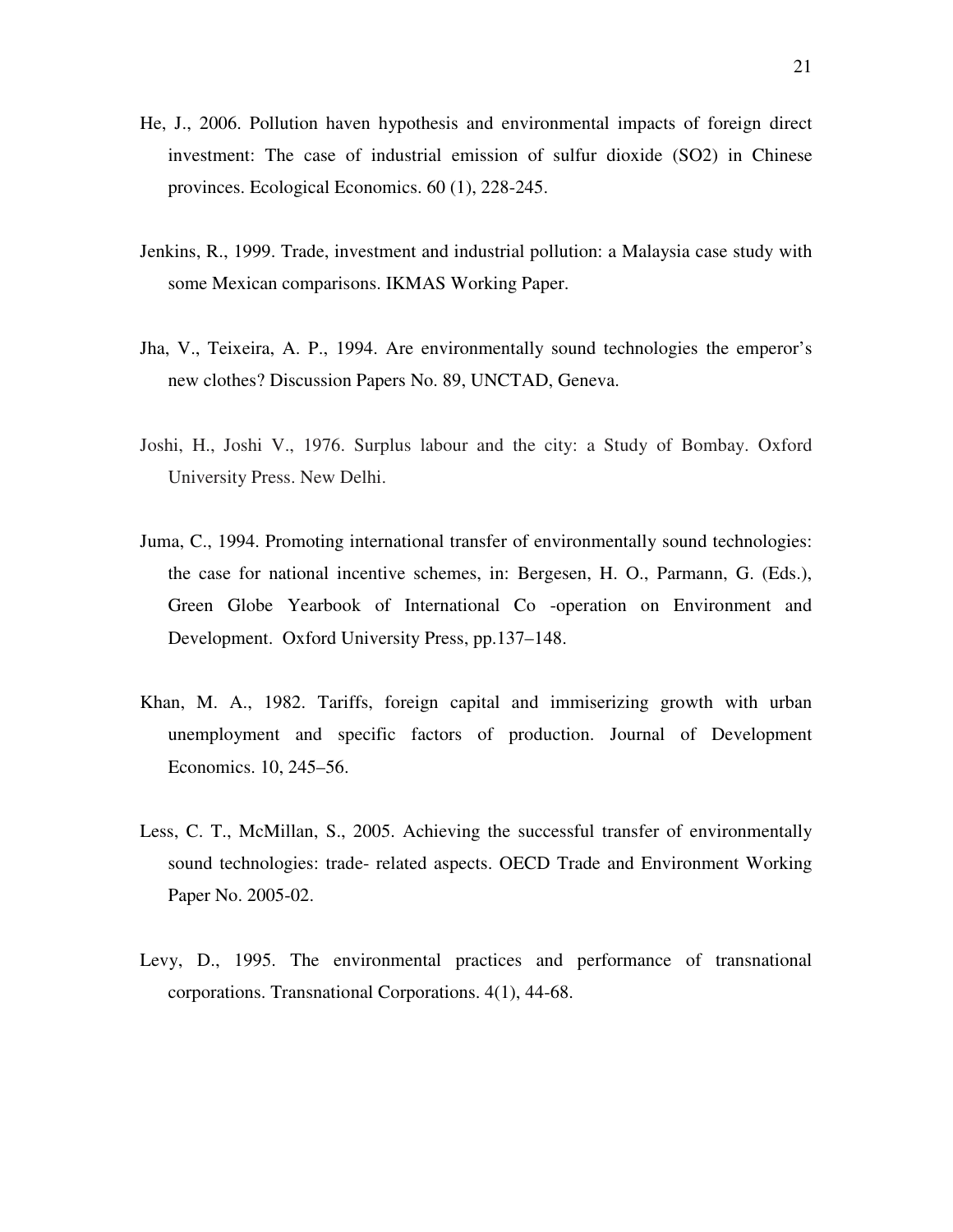- López, A., Chidiak, M., 1996. La industria petroquímica, in: Chudnovsky D. et al, Los límites de la apertura. Liberalización, restructuración productiva y medio ambiente, CENIT/Alianza Editorial, Buenos Aires.
- Luken, R., Rompaey, F. V., Zigová, K., 2008. The determinants of EST adoption by manufacturing plants in developing countries. Ecological Economics. 66, 141-152.
- Merican, Y., Yusop, Z., Noor, Z. M., Hook, L. S., 2007. Foreign direct investment and the pollution in five ASEAN nations. International Journal of Economics and Management, 1 (2), 245–261.
- Papola, T. S., 1981. Urban informal sector in a developing economy. Vikas Publishing House. New Delhi.
- Perrings, C., Bhargava, S., Gupta, J., 1995. The transfer of environmentally sound technology to small and medium scale enterprises in developing countries: a survey of the issues. Paper prepared for UNCTAD, Geneva.
- Rock, M.T., 2002. Pollution Control in East Asia: Lessons from Newly Industrializing Economies. Resources for the Future. Washington D.C.
- Romatet, E., 1983. Calcutta's informal sector: theory and reality. Economic and Political Weekly. 18, 2115–28.
- Sethuraman, S. V., 1981. The urban informal sector in developing countries: employment, poverty and environment. ILO, Geneva.
- World Bank, 1992. World Development Report. Oxford University Press. New York.